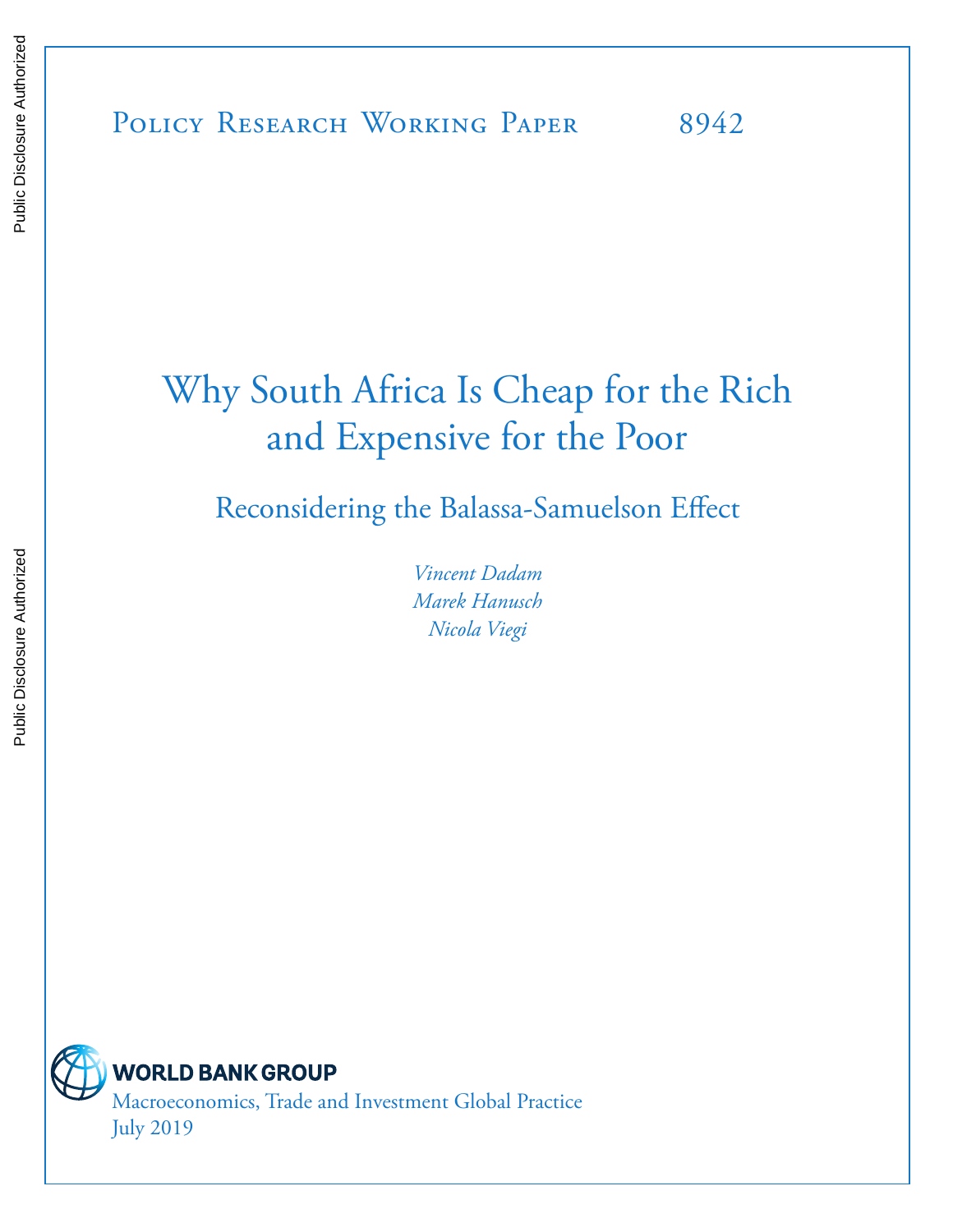#### **Abstract**

This paper investigates cross-sectoral productivity differentials in South African industry and their distributional consequences. The analysis shows that typically, traded sectors have experienced low productivity growth over the past decade, while skill intensive service sectors have had significant productivity growth. This is the inverse of the traditional Balassa-Samuelson sectoral transformation hypothesis, where high wages in high-productivity traded sectors increase wages throughout the economy, thus increasing prices on non-traded goods and revaluing the country's real exchange rate. Instead, the higher productivity of non-traded sectors experienced in South Africa

induces a devaluation of the real exchange rate and a contraction of the traded sectors. The results of the estimation show evidence of this "inverse" Balassa-Samuelson effect for agriculture and manufacturing and in particular mining. This "inverse" Balassa-Samuelson effect has important distributional consequences: the high-productivity sectors are associated with cheaper goods and services for wealthy households. This in turn burdens poor households, which are more dependent on traded goods, with higher prices, which are a consequence of low productivity and high markups.

*The Policy Research Working Paper Series disseminates the findings of work in progress to encourage the exchange of ideas about development*  issues. An objective of the series is to get the findings out quickly, even if the presentations are less than fully polished. The papers carry the *names of the authors and should be cited accordingly. The findings, interpretations, and conclusions expressed in this paper are entirely those of the authors. They do not necessarily represent the views of the International Bank for Reconstruction and Development/World Bank and its affiliated organizations, or those of the Executive Directors of the World Bank or the governments they represent.*

This paper is a product of the Macroeconomics, Trade and Investment Global Practice. It is part of a larger effort by the World Bank to provide open access to its research and make a contribution to development policy discussions around the world. Policy Research Working Papers are also posted on the Web at http://www.worldbank.org/prwp. The authors may be contacted at mhanusch@worldbank.org.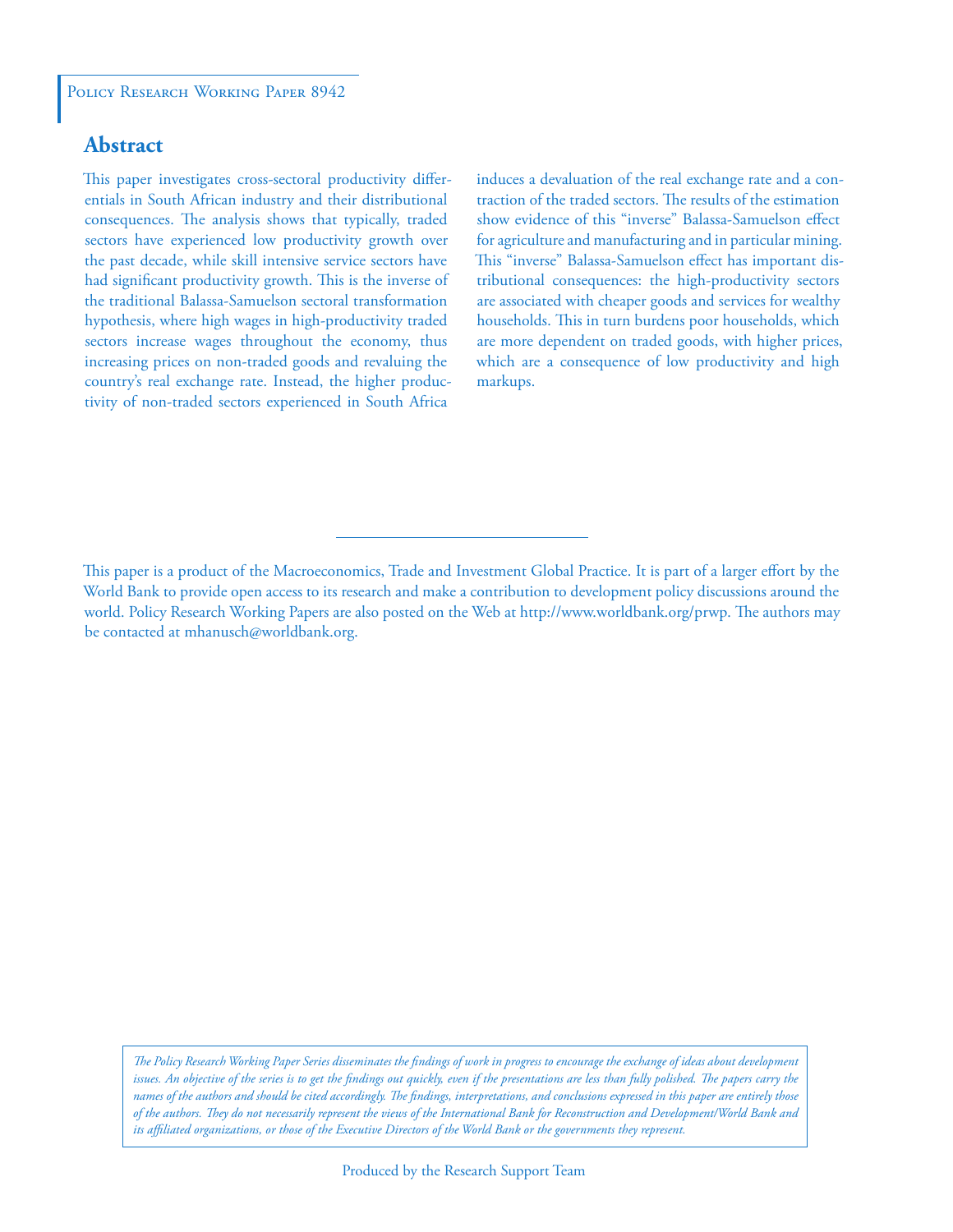## Why South Africa Is Cheap for the Rich and Expensive for the Poor: Reconsidering the Balassa-Samuelson Effect <sup>∗</sup>

Vincent Dadam<sup>†</sup> Marek Hanusch<sup>‡</sup> Nicola Viegi<sup>§</sup>

<sup>∗</sup>The authors would like to thank Sebastien Dessus, Ha Nguyen, and Max Rudibert Steinbach for valuable comments.

<sup>†</sup>University of Pretoria email:dadamvince@yahoo.fr

<sup>‡</sup>World Bank, email:mhanusch@worldbank.org

 $\S$ University of Pretoria and ERSA, email: nicola.viegi@up.ac.za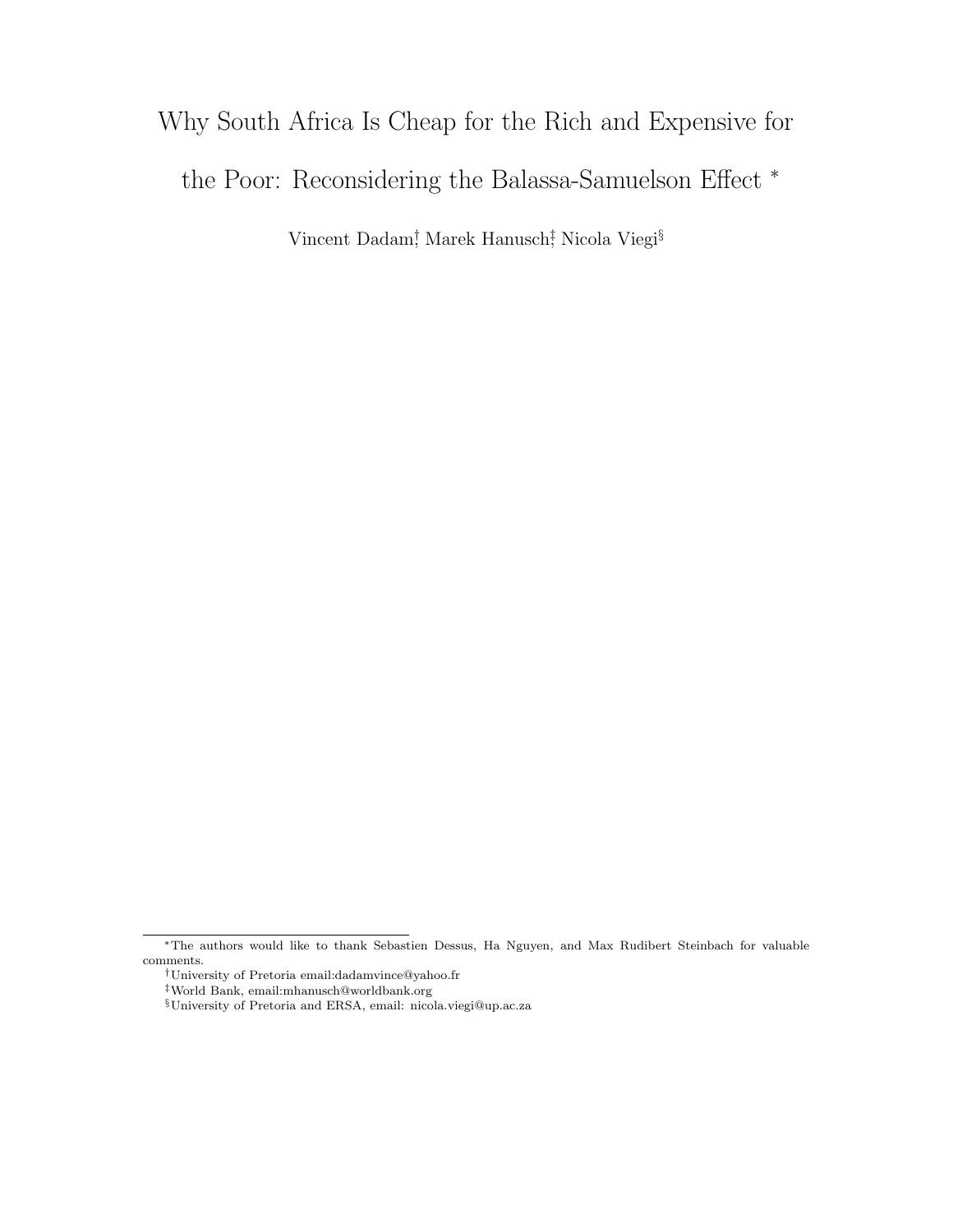### Key Points

- South Africa's real exchange rate depreciation is large and persistent. The persistent deviation from the law of one price is only partly explained by a traditional Balassa-Samuelson effect. Nevertheless, the Balassa-Samuelson analysis directs attention toward differentials in sectoral productivity.
- Productivity in the traded sector is inversely related to the degree of openness of the economy. The intuition of modern trade theory is that countries with high barriers to entry in international markets and low competitiveness in the domestic economy will have larger deviations from the law of one price. South Africa shows all the characteristics of a relatively closed economy, with high barriers to entry in international markets, and quite protected internal sectors.
- Low productivity growth in the manufacturing and mining sectors is coupled with growing productivity in some service sectors, especially the ones with high skill intensity. The picture of traded goods stagnation is matched by dynamism in some service sectors. The increase in productivity in some service sectors makes the services relatively cheaper than goods in less productive sectors. This is reflected by sectoral differences in inflation rates.
- The Balassa-Samuelson logic is reversed. The increase in productivity in the service sector has a spillover effect into the goods sector in the form of an increase in wages: this logic is reflected in the increase in the unit labor cost in the manufacturing sector being largely decoupled from productivity increases.
- Firms in the traded sectors reduce employment or require protection from external competition.Firms in the manufacturing sector will respond to the increase in labor costs either by reducing their labor force or by demanding higher levels of protection against competition from more productive external competitors. The negative spiral of low productivity and low competitiveness is thus self-reinforcing, with the increasingly monopolistic nature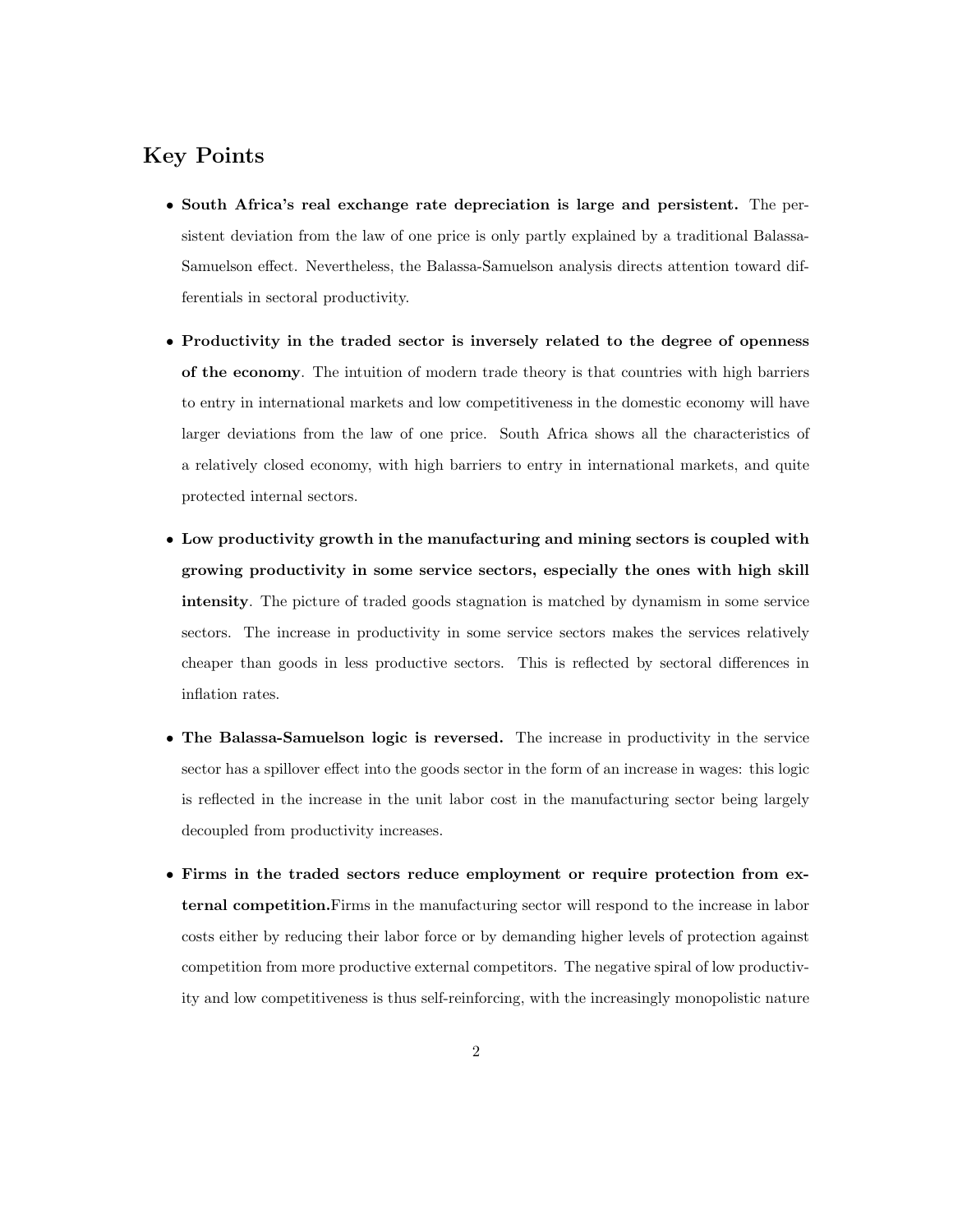of the traded goods sector reducing productivity, thus limiting access to international markets.

- The process is reinforced when considering sectoral skill intensity. The service sectors that have experienced greater productivity growth are also the most skill-intensive. Skills are therefore rewarded by increasing productivity and increasing the skill premium. Low-skilled workers in the high-productivity service sectors benefit as well with an increase in wages. The manufacturing sector will instead shrink and become more inward oriented.
- Intersectoral productivity differences have distributional consequences.Inflation will be lower in the sectors that have a larger weight in higher income groups while the poor will be burdened by the price of low productivity and high mark-ups in the inward-looking production sectors.
- Increasing productivity in the traded sector is a necessary condition for a rebalancing of the economy. To achieve inclusive growth the South African economy requires significant growth in traded sector productivity. This can be achieved by reducing the barriers to entry of South African firms in the international value chain (by promoting integration in international value chains, supporting exports to reduce the "gravity" effect on trade costs, and by reducing barriers to entry in the domestic market).
- Reducing the skill constraint would drive a reduction of the skill premium and rebalance intersectoral distribution of skills. This is a priority not only to improve the productivity dynamic in the country, but also to deal with long-term distributional issues. Skills are the most important commodity to import and in which to invest.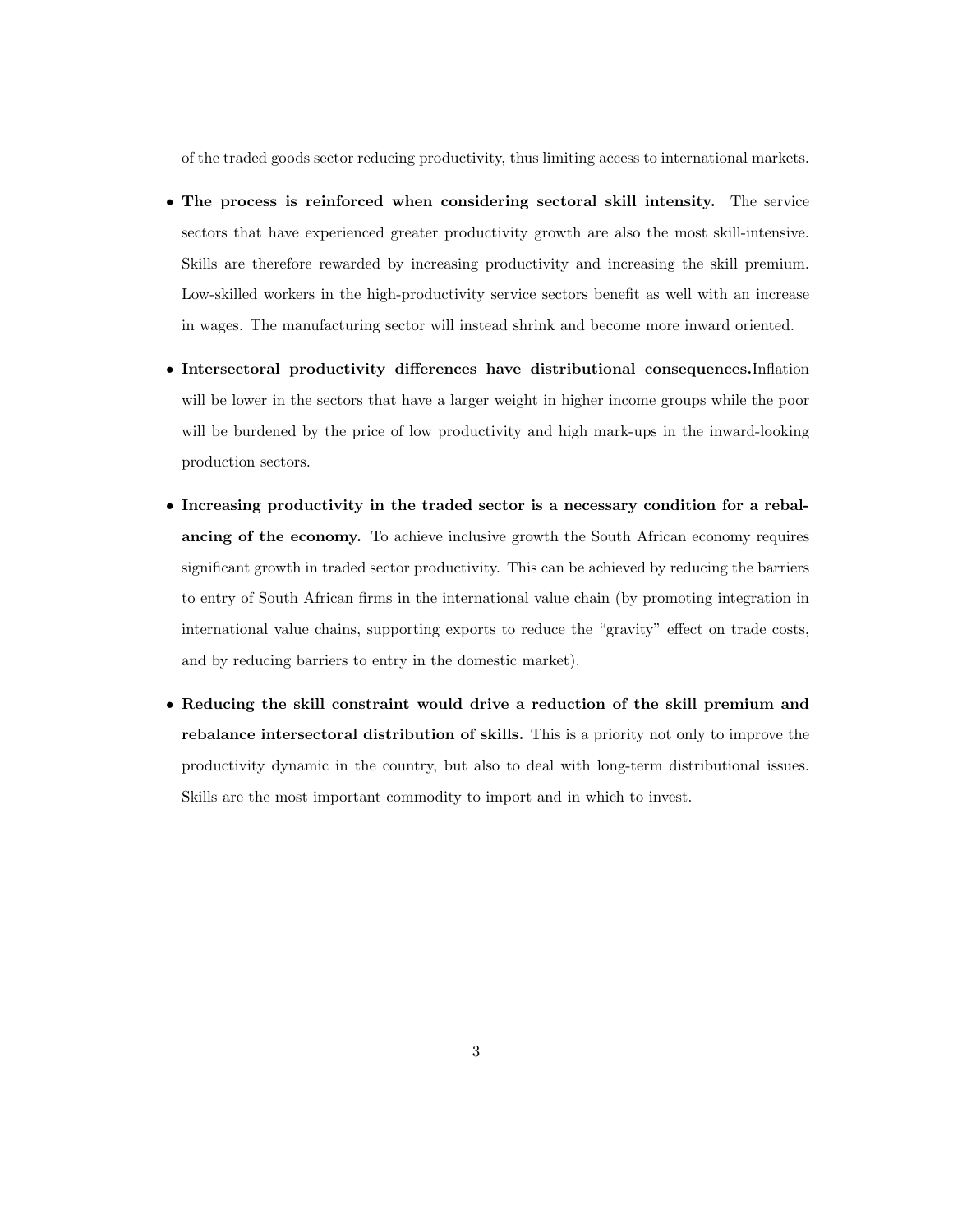### 1 Introduction

It is well known that the difference in price levels across countries correlates with the difference in income levels. The main explanation for this observation, illustrated in Figure (1), is generally found in the Balassa-Samuelson effect (Balassa (1964), Samuelson (1964)) that links the differences in income levels with differences in productivity in the traded sector.



Figure 1: Price Level and Income Level (source; Penn World Tables)

In its original formulation, it states that a country will experience an appreciation of the equilibrium real exchange rate (i.e. an increase of home prices relative to foreign prices) when an increase in productivity in the traded sector leads to an increase in local wages in any (i.e. traded and non-traded) sector. The generalized increase in wages induces an increase in prices in non-traded sectors and thus an increase in the general level of prices.

The Balassa-Samuelson analysis then offers a guidance to understanding the process of sectoral changes during episodes of growth convergence in a small open economy, that is benefiting from productivity spillovers from global trade integration (Cravino and Haltenhof, 2017).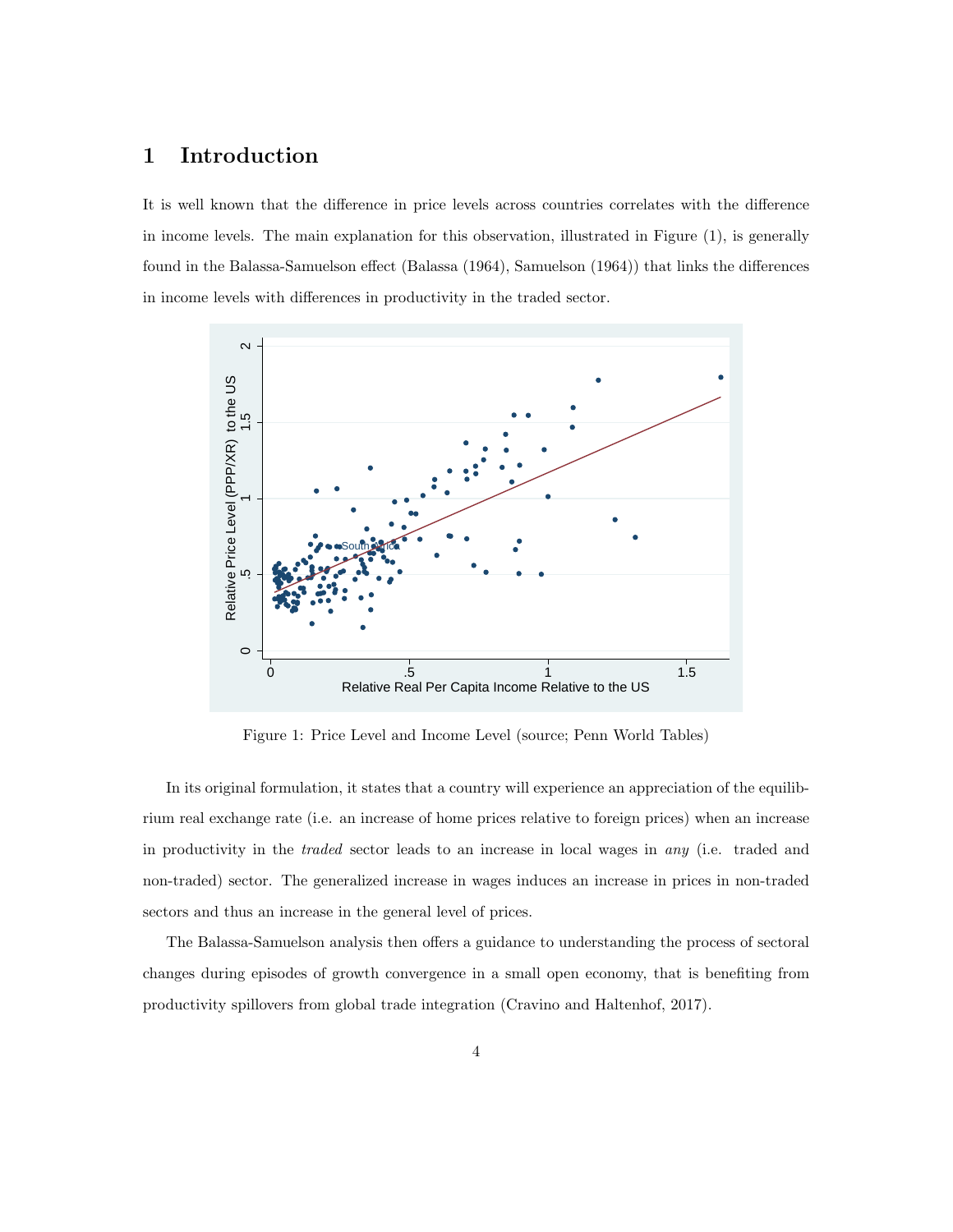South Africa's price level does not show any consistent pace of convergence towards the law of one price, especially in the last 10 years (Nguyen, 2018). Figure 2 shows the evolution of South African prices of household consumption and per capita income relative to the United States from 1990 to 2017. South African prices have declined from 55 % of United States prices in 1990 to 45% in 2017. This pattern of decline is matched by a similar pattern of relative per capita income, indicated by the blue line in figure 2. The close correlation between relative price and income movement suggests that the Balassa-Samuelson intuition of a link between the level of prices and productivity growth can be applied to understand the real exchange rate dynamics in South Africa.

Figure 2 illustrates the main proposition that South Africa has not seen any significant convergence with international prices, which is possibly a direct effect of sluggish growth performances in South Africa.



Figure 2: Purchasing Power Parity and Per Capita Income Convergence to United States Levels 1990-2017 (Source: Authors' Calculations on Penn World Table Data)

In this paper we discuss how to use the Balassa-Samuelson framework to understand some of the structural transformations in South Africa. The persistent deviation from the law of one price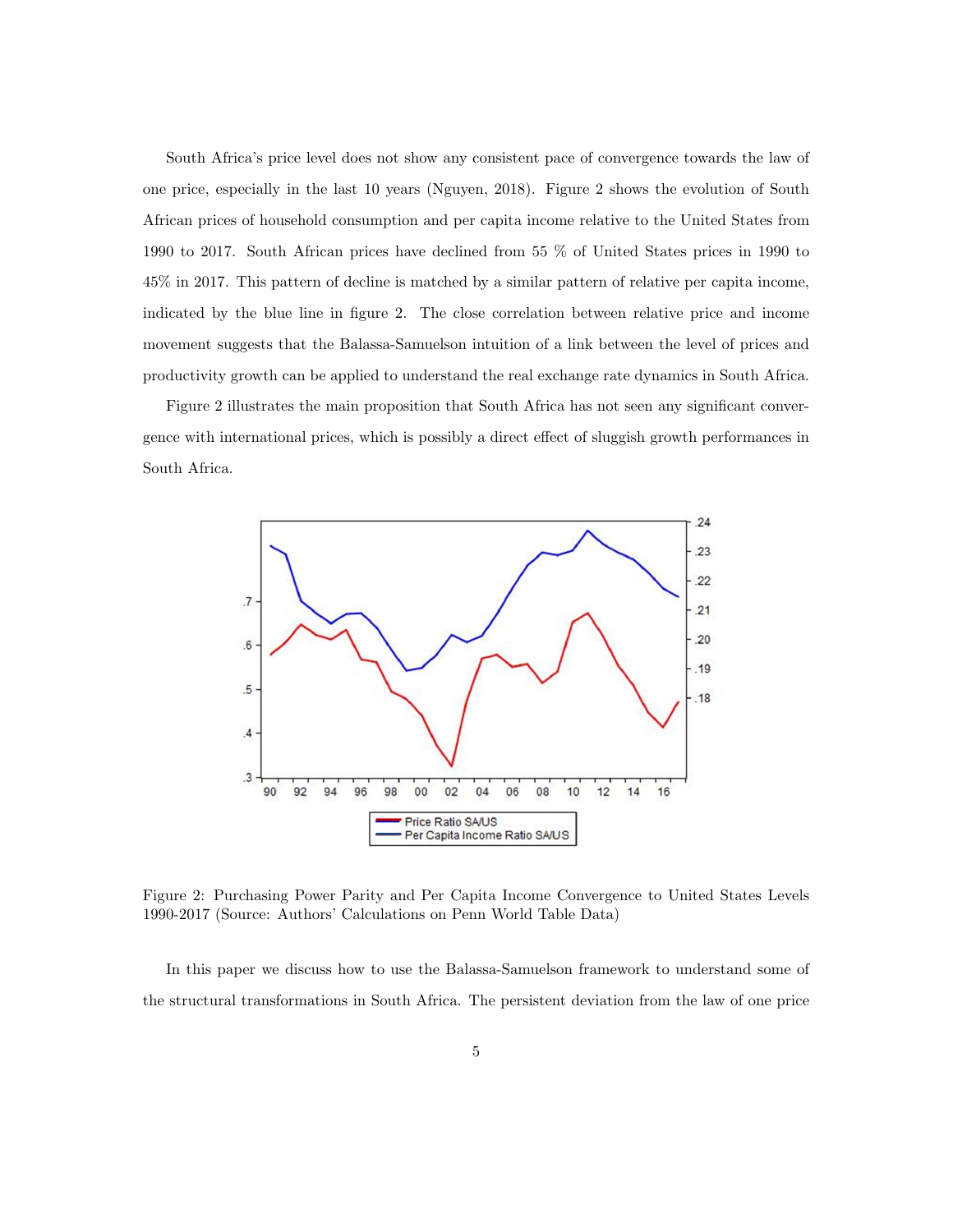is a reflection of complex inter-sectoral dynamics. High transport costs and other barriers to entry reduce the productivity dynamics in the traded sectors. Domestic firms operate for the domestic market with low productivity and high mark-ups, affecting the distribution of rents between capital and labor (Fedderke et al., 2018). Few sectors, especially the service sectors, finance and insurance, have seen positive productivity dynamics, driven by technological innovation and liberalization after the 1990's.

The biggest effect of this increase in productivity of the service sectors is reflected in a change of the relative prices and an increase of the relative size, with resources moving from the lowproductivity to the high-productivity sectors. This reinforced the relative weakness of low-productivity sectors, which find it even more difficult to enter international markets.

The logic of the Balassa-Samuelson effect is reversed: technical and efficiency innovations in nontraded sectors increase their productivity, thus putting upward pressure on economy-wide wages. This increase in wages has spillover effects in the traded sector, which is a price taker on the world market. The increase in labor costs induces a contraction of the use of labor in the traded sector and possibly an overall contraction of the sector. The real exchange rate remains depreciated; more resources are invested in the non-traded sectors; and non-traded goods become relatively less expensive than the internationally determined prices of tradeable goods. This dynamic has sectoral and distributional effects that are the focus of this paper.

Th relative price changes have important distributional effects in a very unequal society. The main productivity gains are made in the sectors servicing mainly the top end of the income distribution, making the economy relatively cheaper for them and more expensive for the poor. A rebalancing of productivity dynamics is important not only for growth but also from the perspective of equity.

The paper is organized as follows: in the next section we review the sectoral productivity dynamic in South Africa and link it to recent literature on the endogeneity of the Balassa-Samuelson effect when considering trade costs and barriers to entry in the traded sectors (Ghironi and Melitz, 2005). Section 3 presents a simple empirical analysis to show the relationship between relative sectoral productivity dynamics and the relative size of the sectors. Finally in section 4 we assess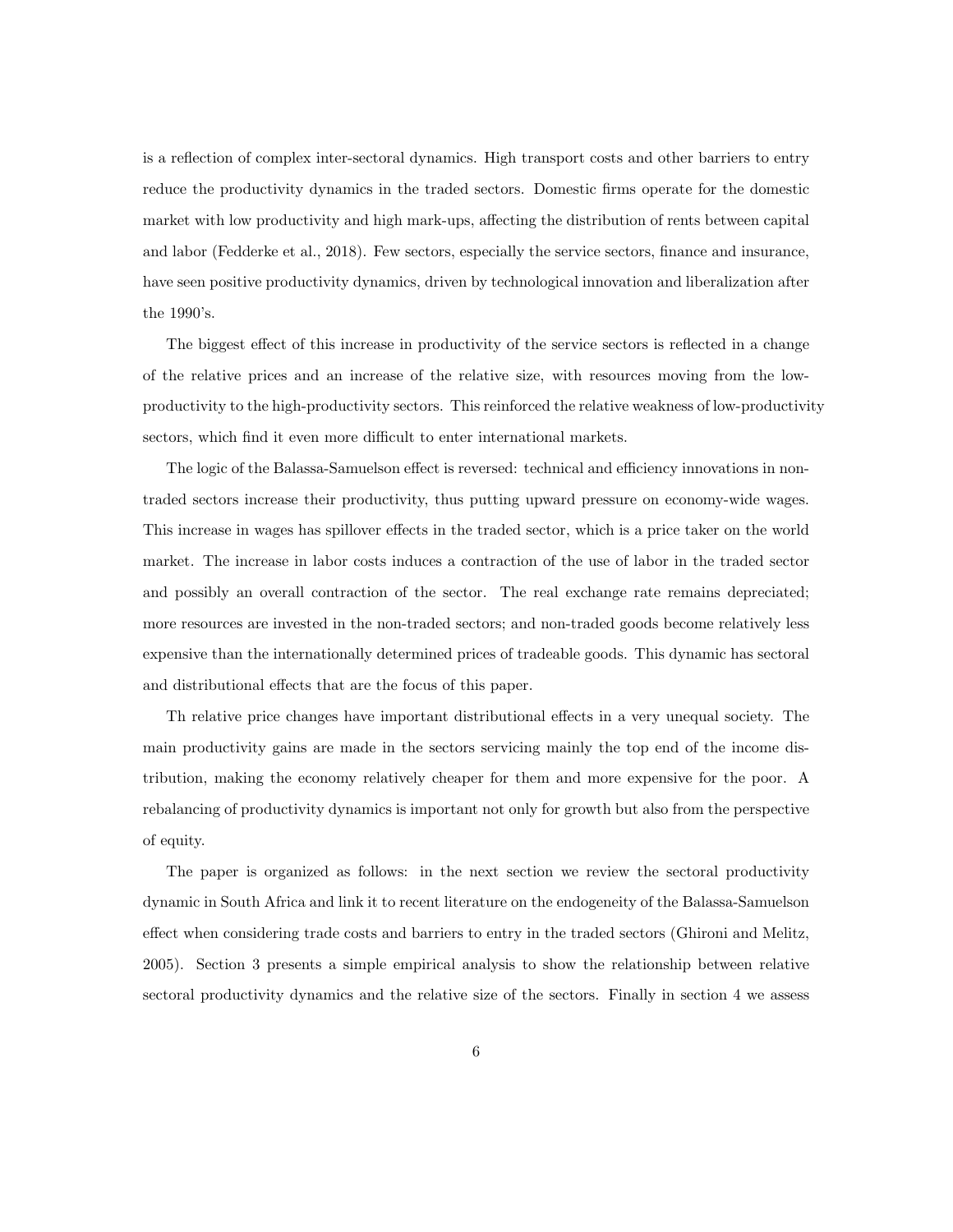the distributional consequences of the observed productivity dynamics. In particular, we look at the relationship between the real exchange rate and inequality in the country and how productivity growth in the traded sector might also require social rebalancing.

### 2 Balassa-Samuelson in South Africa: Some preliminary observations

The traditional Balassa-Samuelson analysis is based on an exogenous definition of the traded and non-traded sectors often identified as goods and services. The problem is that a strict definition of traded and non-traded sectors conflicts with a simple observation: in all sectors, the proportion of firms that do not trade internationally represents the vast majority of the firms, with maybe the exception of the mining sector. Consider, for example, the following table from (Edwards et al., 2018)

The table shows that almost 70% of all manufacturing firms in South Africa do not trade. This is possible if we consider a world with heterogeneous firms, with different levels of productivity, producing heterogeneous products which do not have perfect substitutes. Less productive firms can survive because they are partly protected from external competition. This observation is not specific to South Africa: the literature shows that in the United States only 21% of manufacturing plants export and there is a lot of switching from traded to non-traded goods in the same plants.

Moreover, in principle all sectors have traded components. The following graph shows the proportion of sectoral product exported for primary, secondary, and tertiary sectors in South Africa in

|                       | 2009  | 2010      | 2011  | 2012  | 2013     | Average |
|-----------------------|-------|-----------|-------|-------|----------|---------|
| Exporter only         | 6.2   | 7.2       | 7.1   | 7.1   | 7.2      | 7.0     |
| Exporter and importer | 16.3  | 17.7      | 17.2  | 17.9  | $15.9\,$ | 17.0    |
| Importer only         | 9.2   | 8.4       | 8.2   | 7.7   | 77       | 8.2     |
| Non-trader            | 68.4  | 66.6      | 67.5  | 67.2  | 69.2     | 67.8    |
| Total                 | 100.0 | $100.0\,$ | 100.0 | 100.0 | 100.0    | 100.0   |

Table 1: Manufacturing Firm Engagement in International Trade, (Share of firms, %)(source (Edwards et al., 2018))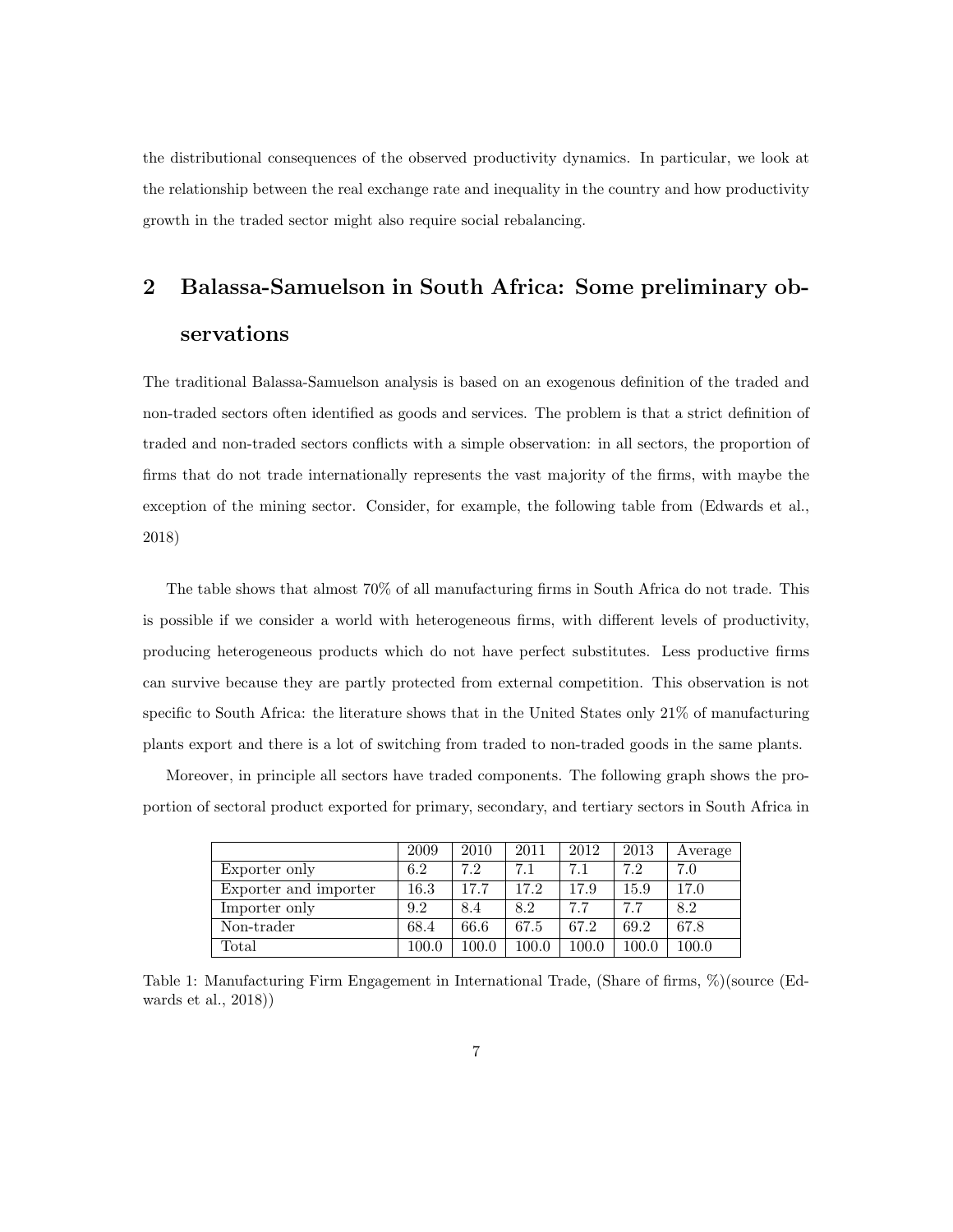2016. Clearly there is a difference in export intensity across sectors, with, as expected, manufacturing, mining and agriculture having a much higher proportion of exported product. Nevertheless, all sectors export.



Figure 3: Export-output ratio by sectors 2016 (source; Quantec Industrial Dataset)

The simple perfect competitive, homogeneous goods framework of Balassa-Samuelson cannot capture this complexity. But the logic of the Balassa-Samuelson effect can be extended to a world of heterogeneous firms that are engaged in monopolistic competition in local and international markets (Ghironi and Melitz, 2005). Firms enter international markets when they can overcome both fixed entry costs and higher variable costs. Similar costs are incurred by foreign firms wanting to enter the national market. Thus, firms engaged in international trade need to be more productive, while the least productive firms opt instead to serve the local markets, especially if they are protected by barriers to entry against international competition, or they exit the market altogether.

How does this structure link with the Balassa-Samuelson effect? Let's consider a relative reduction in productivity in South Africa or an increase in entry costs, which are often associated with lower income per capita and higher prices. In the logic of (Melitz, 2003) and (Ghironi and Melitz, 2005), South Africa becomes less attractive for prospective entrants, and thus the cost of labor in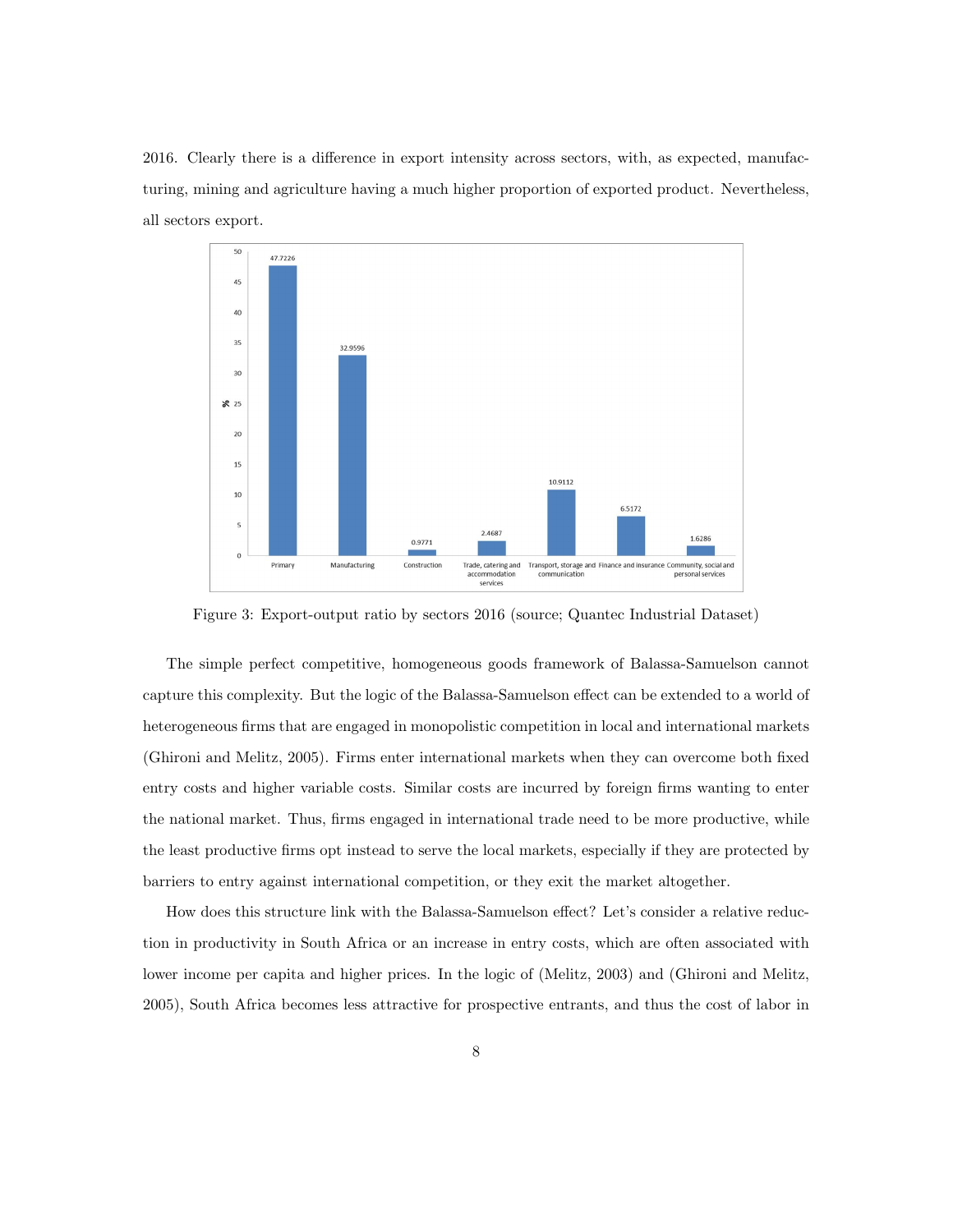the country should decrease relative to the rest of the world in order to keep labor employed. This will cause the relative prices of non-traded goods in any sector to reduce, thus depreciating the real exchange rate.

In normal circumstances, the lower relative labor cost should increase the export profitability of home firms, thus reducing the profit cut-off point that makes entering the export market convenient for home firms (only the most productive firms export). This is constrained by what determines the fixed cost of entry in the export market: the higher the cost of entry (both of national firms in the export market and foreign firms in the domestic), intended as physical, regulatory and economic (volatility and market structure), the larger the distance between national and international prices, as the economy will have a much larger proportion of less productive non-trading firms.

The logic of Balassa-Samuelson is maintained at the level of each individual sector: assume that labor has the same price across sectors, but the productivity of firms is differentiated: trading firms are more productive as a necessary condition to access the international market as they have to pay the cost of entry in the international market; non-trading firms are less productive but survive because they do not have to pay the fixed cost of entry in the international market. Wages will be higher the larger is the number of high productive firms in the market. The least productive firms will cover the increase in wages, due to the high productive firms, by increasing prices, thus replicating the Balassa-Samuelson inflation effect of productivity catch up.

The most important implication of the Balassa-Samuelson effect in the South African context is that the difference in prices across countries reflects differences in productivity levels, as they are reflected in differences in wage levels. The first observation is therefore that the South African real exchange rate is depreciated because of dismal productivity performances that have characterized this economy over the past 20 years.

In practice, the Balassa-Samuelson reasoning focuses our attention on the role of productivity in the export sectors as the source of productivity growth and wage increases. Either in the traditional perfect competitive framework or in the most recent models of monopolistic competition we need to first consider the sectoral composition of South Africa's traded sector. As far as trading in goods is concerned, the following graph from the Atlas of Economic Complexity shows the composition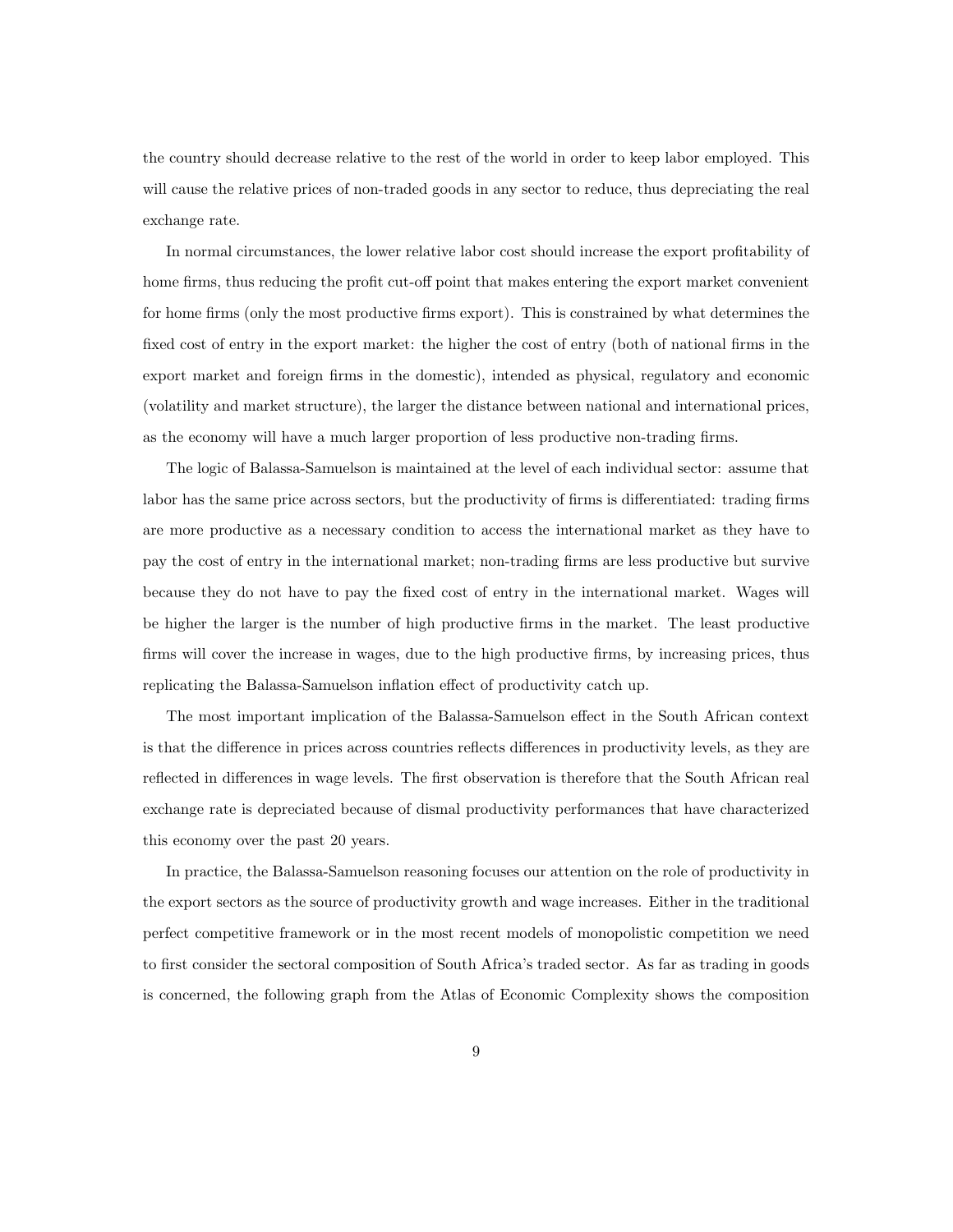of South African exports.



Figure 4: Composition of South African exports in 2017 (source: Atlas of Economic Complexity

More than 50% of South African exports are in sectors where South Africa is a price taker, *i.e.* minerals and stones (the dark and light brown area in figure 4), metals (lower pink area in the figure) and agricultural products (the yellow area). In these sectors the traditional Balassa-Samuelson logic follows.

What has the productivity development in these sectors been? The grey line in Figure 5 indicates that these sectors have been characterized by slowing productivity growth from the 1990's with a sharp decline in productivity after 2006.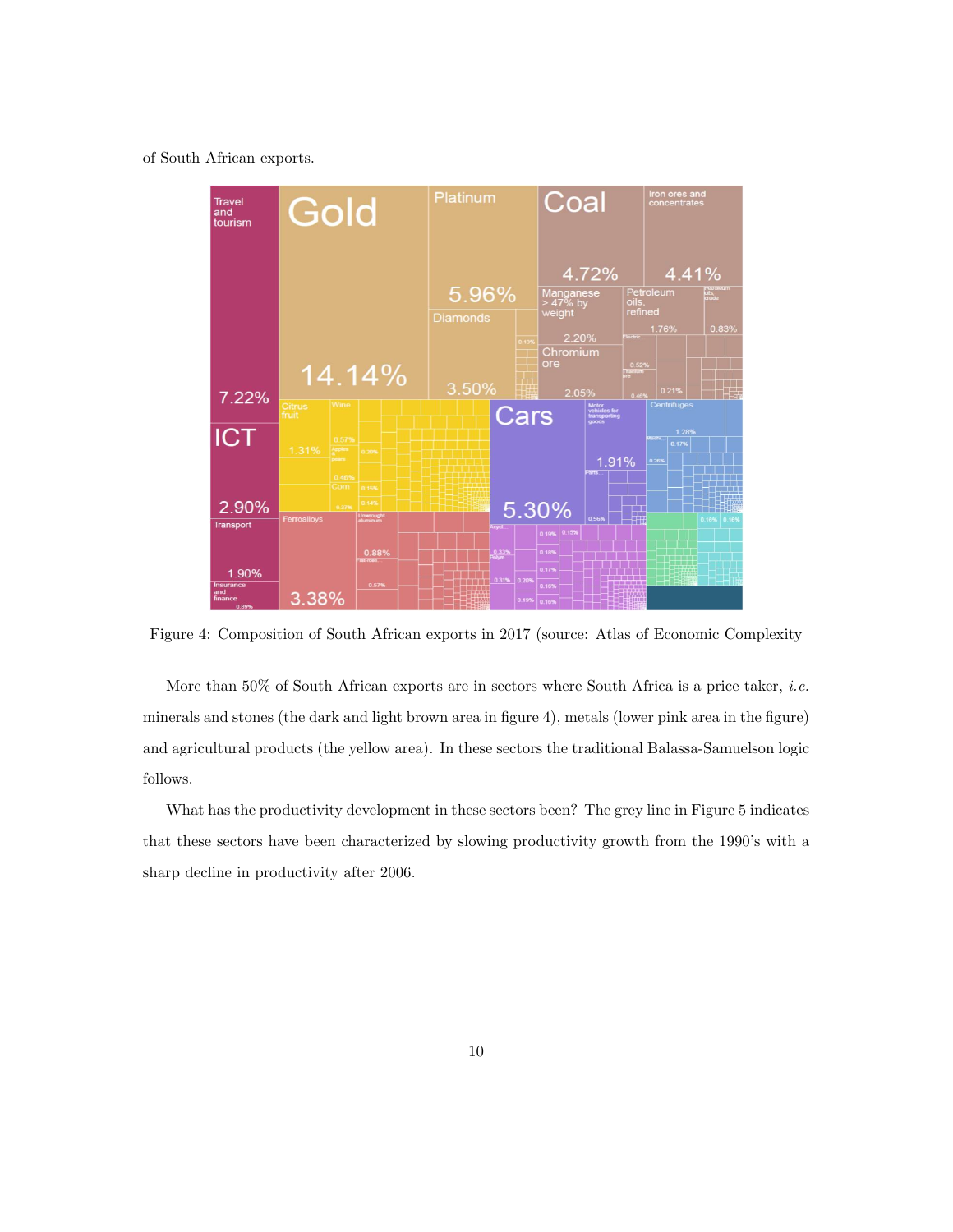

Figure 5: Multifactor productivity by sector - Index 2010=100 (Source: Quantec industry database.

What about manufacturing, the second sector with the highest proportion of exported production? The red line in Figure 7 shows that the manufacturing sector contributed to the productivity growth of the economy from 1994 to 2006. The growth in productivity stops after that and starts to decline after 2010.

The only sectors that show any productivity dynamics, especially in the last 10 years, are sectors traditionally considered non-traded, i.e. construction and more importantly, finance and insurance. These are also the sectors where the difference in productivity with the rest of the world is lower (Inklaar and Timmer, 2014).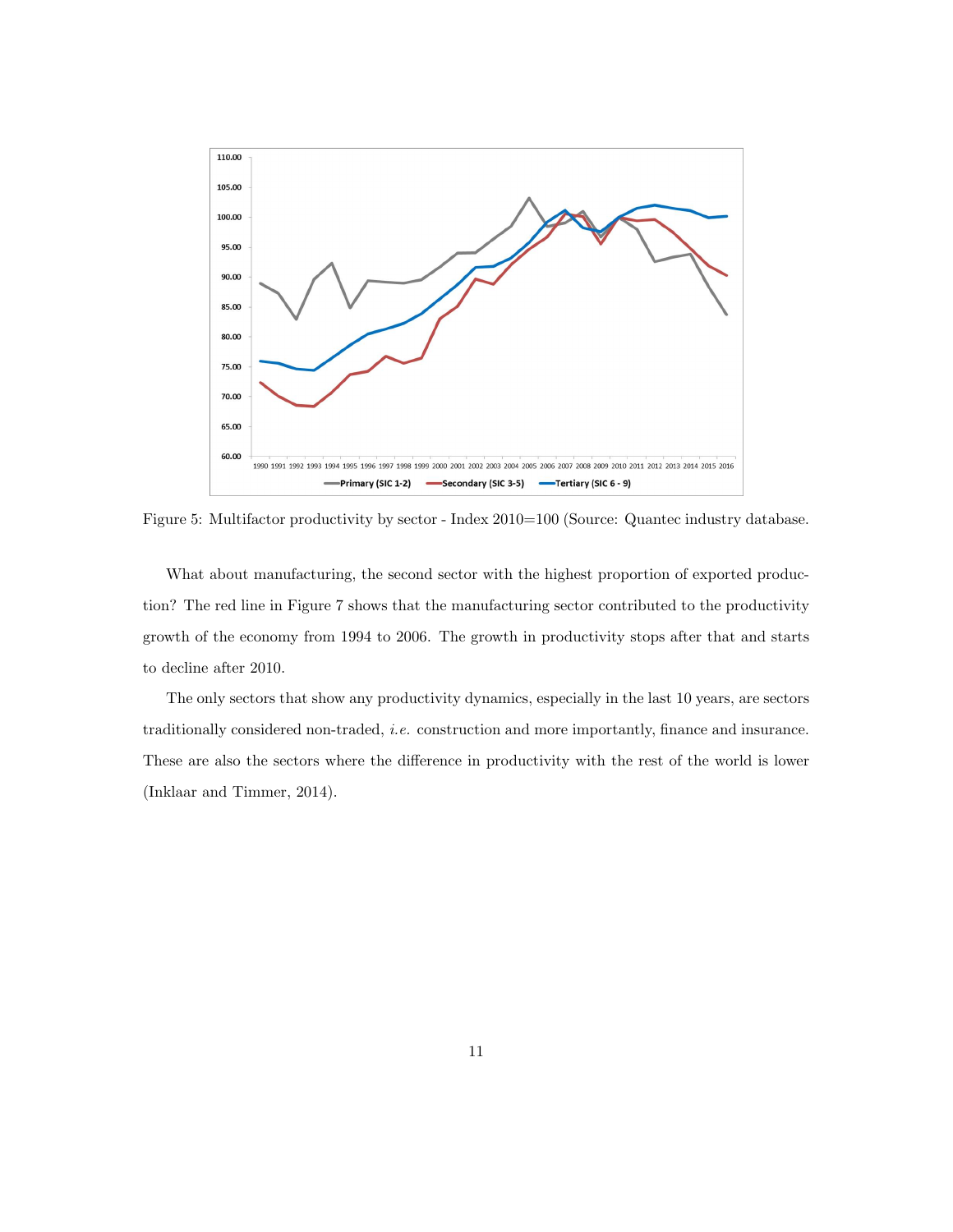

Figure 6: Multifactor productivity in service sectors (Source: Quantec Industry Database

In particular, the finance and insurance sector seems to play have a significant role in sectoral differences in productivity. The observation that service sectors have seen the biggest increase in productivity is confirmed looking at the evolution of the price of services relative to the general Gross Domestic Product deflator.

The sluggish productivity performance in the traded sector is inversely related to widespread barriers to international integration of the South African economy. The intuition of modern trade theory is that countries with high barriers to entry in international markets and low competitiveness in the domestic economy will have low productivity performances, inducing low growth and large deviations from the law of one price.

#### 3 Balassa-Samuelson in South Africa: Sectoral analysis

The observations covered thus far have implications that are worth exploring empirically. There is a large literature evaluating the Balassa-Samuelson hypothesis, especially as an explanation of the inflation differential between developing and developed countries (see for example Bordo et al.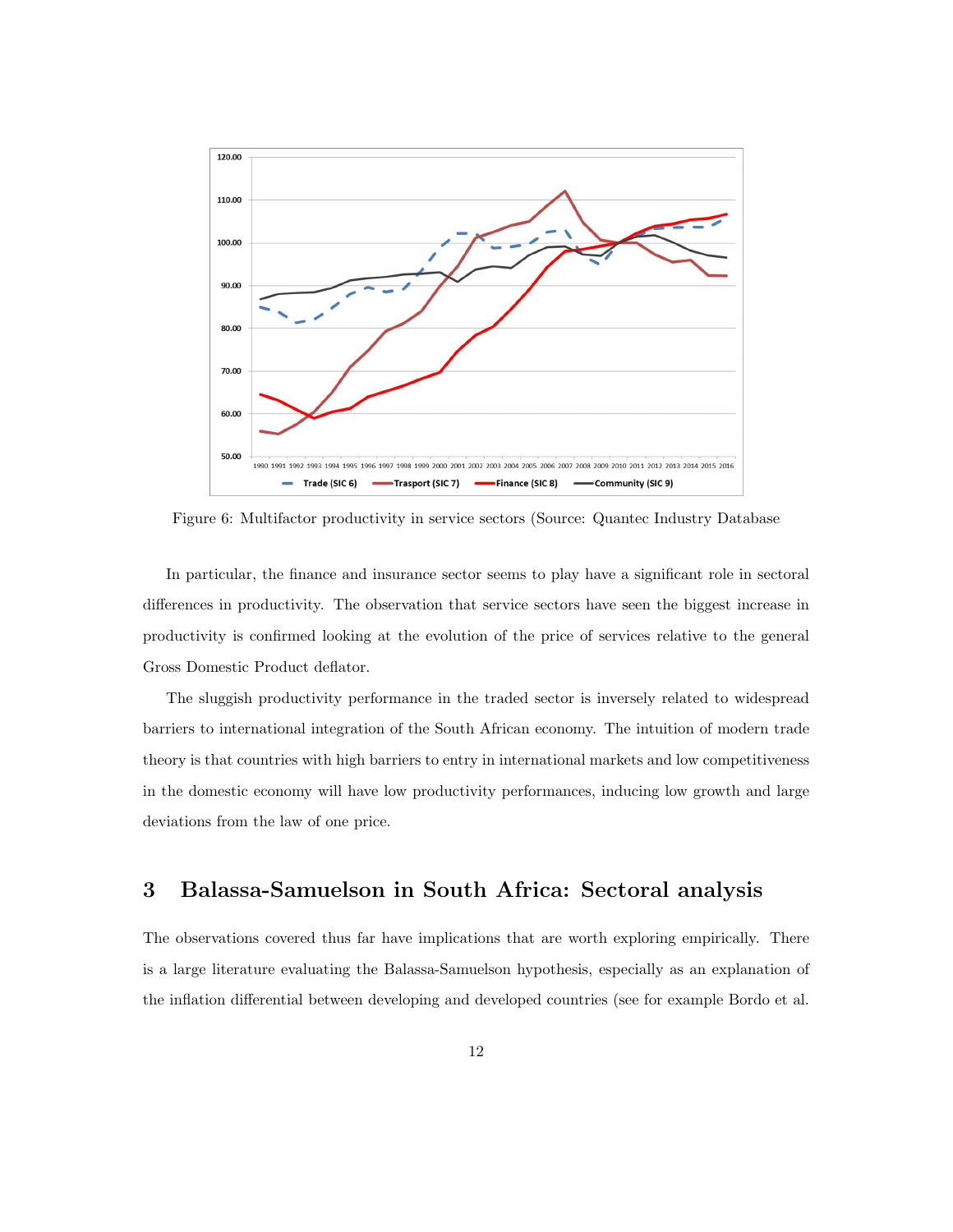

Figure 7: The Relative Price of Services in South Africa (Source: Author calculation on South African Reserve Bank Data)

(2017)). Recently the Balassa-Samuelson effect has been widely applied to explain the structural transformations and convergence of Eastern European economies. For instance, Celiku and Hoxholli (2009) estimate the Balassa-Samuelson effect for Albania, while Konopczak and Torój (2010) disaggregates between Baumol-Bowen and Balassa-Samuelson effects in the Polish economy. In all these cases, countries with high productivity in the tradable sector face higher inflation rates than countries with more balanced productivity growth: the additional inflation emanates from the non-tradable sector lagging in productivity but facing pressures from higher production and labor costs.

This means that the Balassa-Samuelson effect can be identified by looking at sectoral price differential and how it relates to productivity differential, the so called Baumol-Bowen effect (Baumol and Bowen, 1965).

The empirical framework we are going to use can be easily illustrated with a simple two sector open economy model. One sector produces for the domestic market (N for non-traded goods and services) and one sector exports (T for traded goods and services). Capital and labor are assumed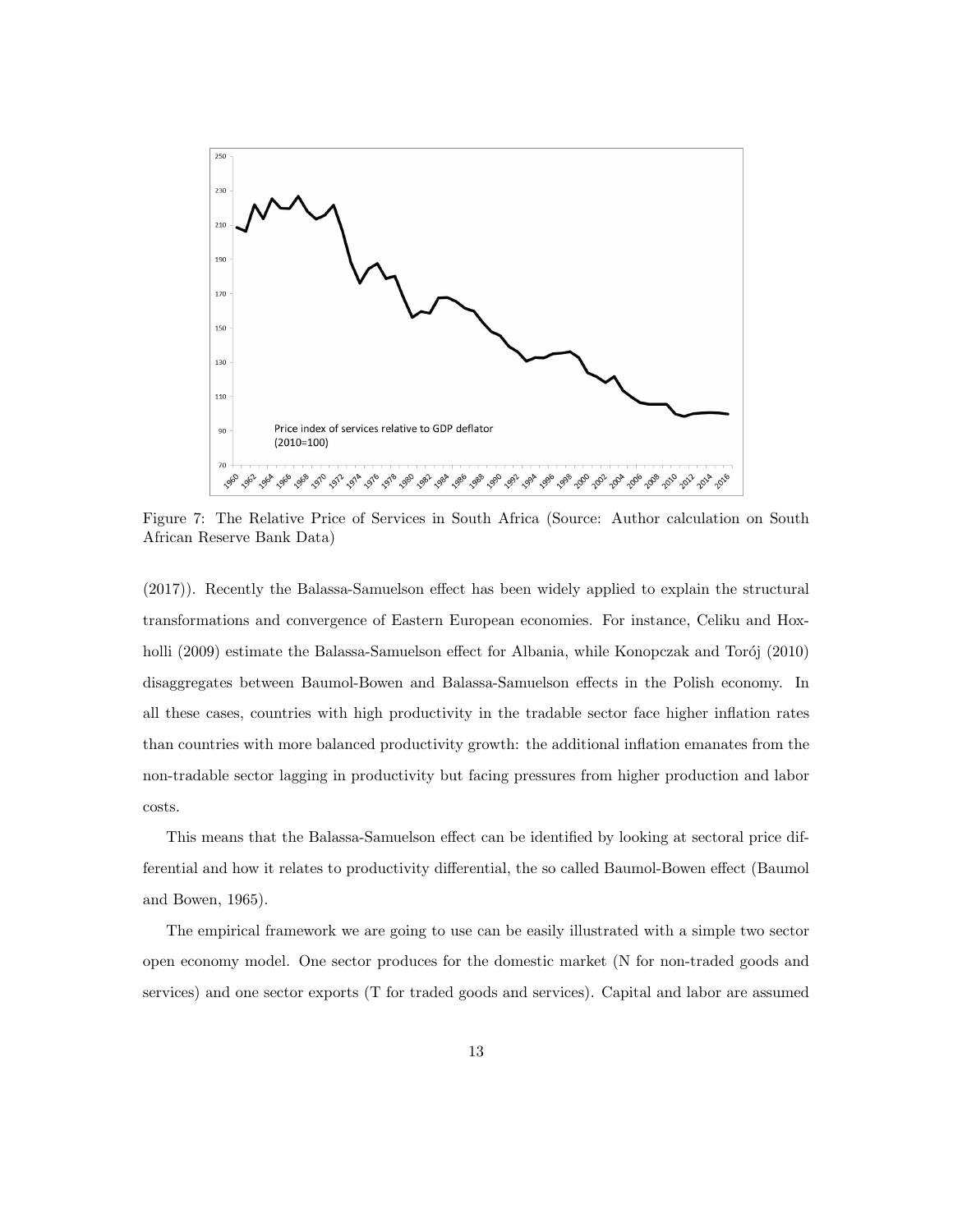to be perfectly mobile across sectors. Regarding labor, this assumption has important implications in terms of the evolution of wages. In particular, perfect cross-sectoral mobility implies that in the long run wages between sectors are equal. In the alternative scenario, the incentive is that employees will change sectors until growing labor supply in the sector where earnings are high, combined with decreasing labor supply in the other sector would level the wages in the economy. We assume for simplicity perfect competition across sectors and that produce goods and services using a Cobb-Douglas production function with constant returns to scale. Thus, production in the traded and non-traded sector is done using the following two production function, one for each sector:

To investigate how divergent productivity dynamics between traded and non-traded sector explains for cross-sectoral inflation differential, we begin with the following two production functions, one for each sector:

$$
Y_{t,T}(K_T, L_T) = A_{t,T} L_{t,T}^{\alpha_T} K_{t,T}^{1-\alpha_T}
$$
\n(1)

$$
Y_{t,N}(K_N, L_N) = A_{t,N} L_{t,N}^{\alpha_N} K_{t,N}^{1-\alpha_N}
$$
\n(2)

where  $Y_{t,T}$  and  $Y_{t,N}$  are the output produced in the trade and non-traded sectors,  $A_{t,T}$  and  $A_{t,N}$ are the total factor productivity in the two sectors,  $L_{t,T}$  and  $L_{t,N}$  denotes the labor input,  $K_{t,T}$ and  $K_{t,N}$  are the capital inputs,  $\alpha_T$  and  $\alpha_N$  are labor elasticities of output. Firms in each sector face a standard profit maximization problem:

$$
\max_{L_T, K_T} \left\{ P_{t,T} A_{t,T} L_{t,T}^{\alpha_T} K_{t,T}^{1-\alpha_T} - w_{t,T} L_{t,T} - r_t K_{t,T} \right\} \tag{3}
$$

$$
\max_{L_N, K_N} \left\{ P_{t,N} A_{t,N} L_{t,N}^{\alpha_N} K_{t,N}^{1-\alpha_N} - w_{t,N} L_{t,N} - r_t K_{t,N} \right\} \tag{4}
$$

in which  $P_{t,T}$  and  $P_{t,N}$  denote the level of price in each sector,  $w_{t,T}$  and  $w_{t,N}$  denote wages in the traded and non-traded sector respectively, and  $r_t$  is the cost of capital.

Computing the first order conditions, we have:

$$
\alpha_T P_{t,T} A_{t,T} K_{t,T}^{1-\alpha_T} L_{t,T}^{\alpha_T-1} - w_{t,T} = 0 \tag{5}
$$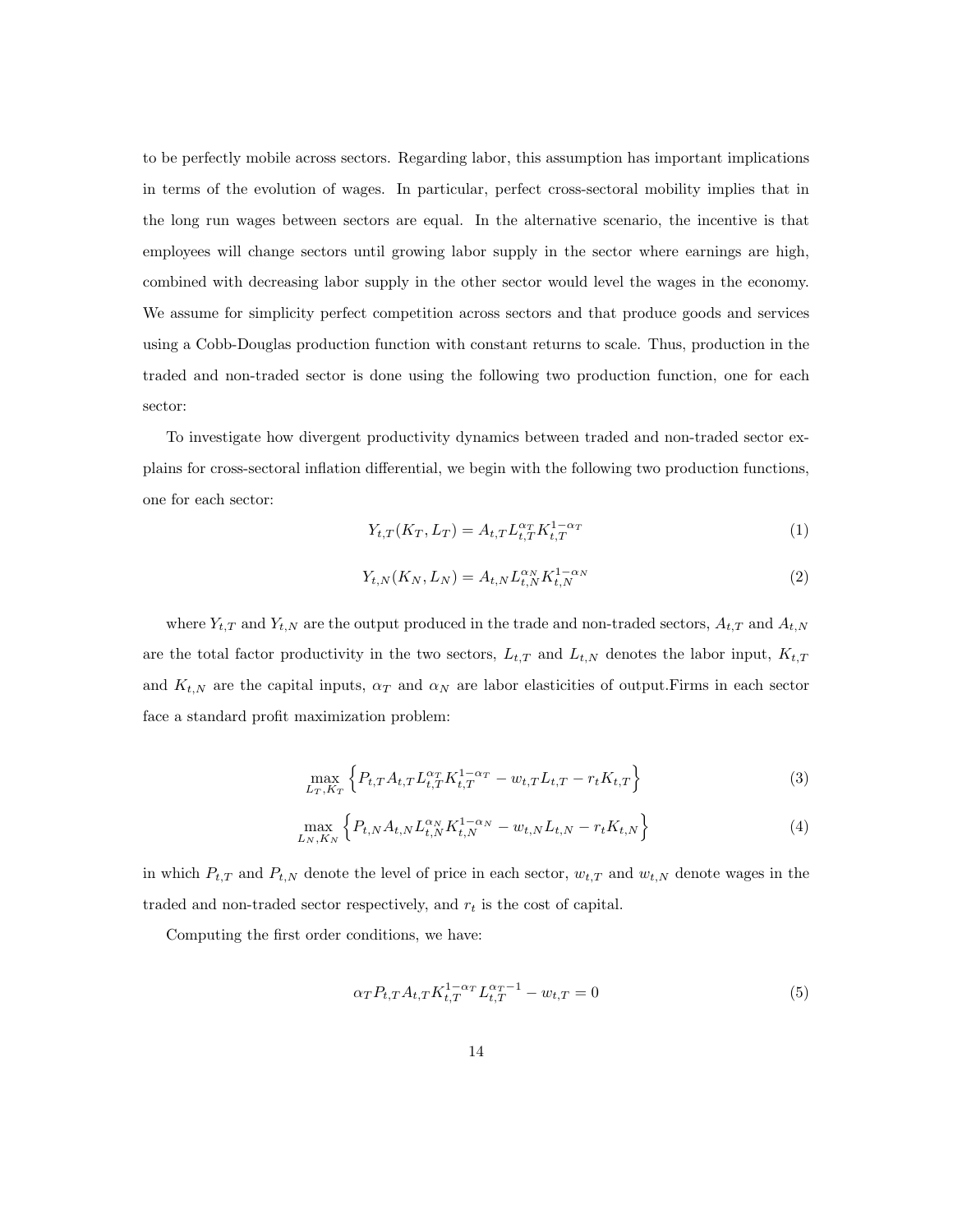$$
\alpha_N P_{t,N} A_{t,N} K_{t,N}^{1-\alpha_N} L_{t,N}^{\alpha_N - 1} - w_{t,N} = 0
$$
\n(6)

which in turn implies that wages in each sector can be written as:

$$
w_{t,T} = \alpha_T P_{t,T} A_{t,T} \left(\frac{L_{t,T}}{K_{t,T}}\right)^{\alpha_T - 1} \tag{7}
$$

$$
w_{t,N} = \alpha_N P_{t,N} A_{t,N} \left(\frac{L_{t,N}}{K_{t,N}}\right)^{\alpha_N - 1}
$$
\n
$$
(8)
$$

Given the long term wage homogeneity assumption  $<sup>1</sup>$ , we can write:</sup>

$$
\alpha_T P_{t,T} A_{t,T} \left( \frac{L_{t,T}}{K_{t,T}} \right)^{\alpha_T - 1} = \alpha_N P_{t,N} A_{t,N} \left( \frac{L_{t,N}}{K_{t,N}} \right)^{\alpha_N - 1} \tag{9}
$$

Rearranging 9 to express the equation in terms of ratio of prices between the two sectors gives the following:

$$
\frac{P_{t,N}}{P_{t,T}} = \frac{\alpha_T A_{t,T} \left(\frac{L_{t,T}}{K_{t,T}}\right)^{\alpha_T - 1}}{\alpha_N A_{t,N} \left(\frac{L_{t,N}}{K_{t,N}}\right)^{\alpha_N - 1}}
$$
\n
$$
\frac{P_{t,N}}{P_{t,T}} = \frac{\alpha_T A_{t,T} L_{t,T}^{\alpha_T} K_{t,T}^{1 - \alpha_T} L_{t,T}^{-1}}{\alpha_N A_{t,N} L_{t,N}^{\alpha_N} K_{t,N}^{1 - \alpha_N} L_{t,N}^{-1}}
$$
\n
$$
\frac{P_{t,N}}{P_{t,T}} = \frac{\alpha_T \frac{Y_{t,T}}{L_{t,T}}}{\alpha_N \frac{Y_{t,N}}{L_{t,N}}}
$$
\n(10)

We can now log linearize 10 and assuming that  $a_{t,T} = \ln\left(\frac{Y_{t,T}}{L_{t,T}}\right)$  and  $a_{t,N} = \ln\left(\frac{Y_{t,N}}{L_{t,N}}\right)$  are labor productivities for traded and non-traded sectors respectively, we can rewrite equation 10 as follows:

$$
p_{t,N} - p_{t,T} = \alpha_T - \alpha_N + a_{t,T} - a_{t,N}
$$
\n(11)

in which variables in lower-case letters are natural logarithms of their upper-case counterparts.

Our empirical exercise starts from equation 11 which describe the Baumol-Bowen effect, *i.e.* the

<sup>&</sup>lt;sup>1</sup>Wage homogeneity is clearly a very unrealistic assumption, given the strong sectoral wage disparities in the country. Nevertheless, for the model to work what is required is homogeneity in the direction of wage response to a change in productivity in one sector, which is a less stringent condition.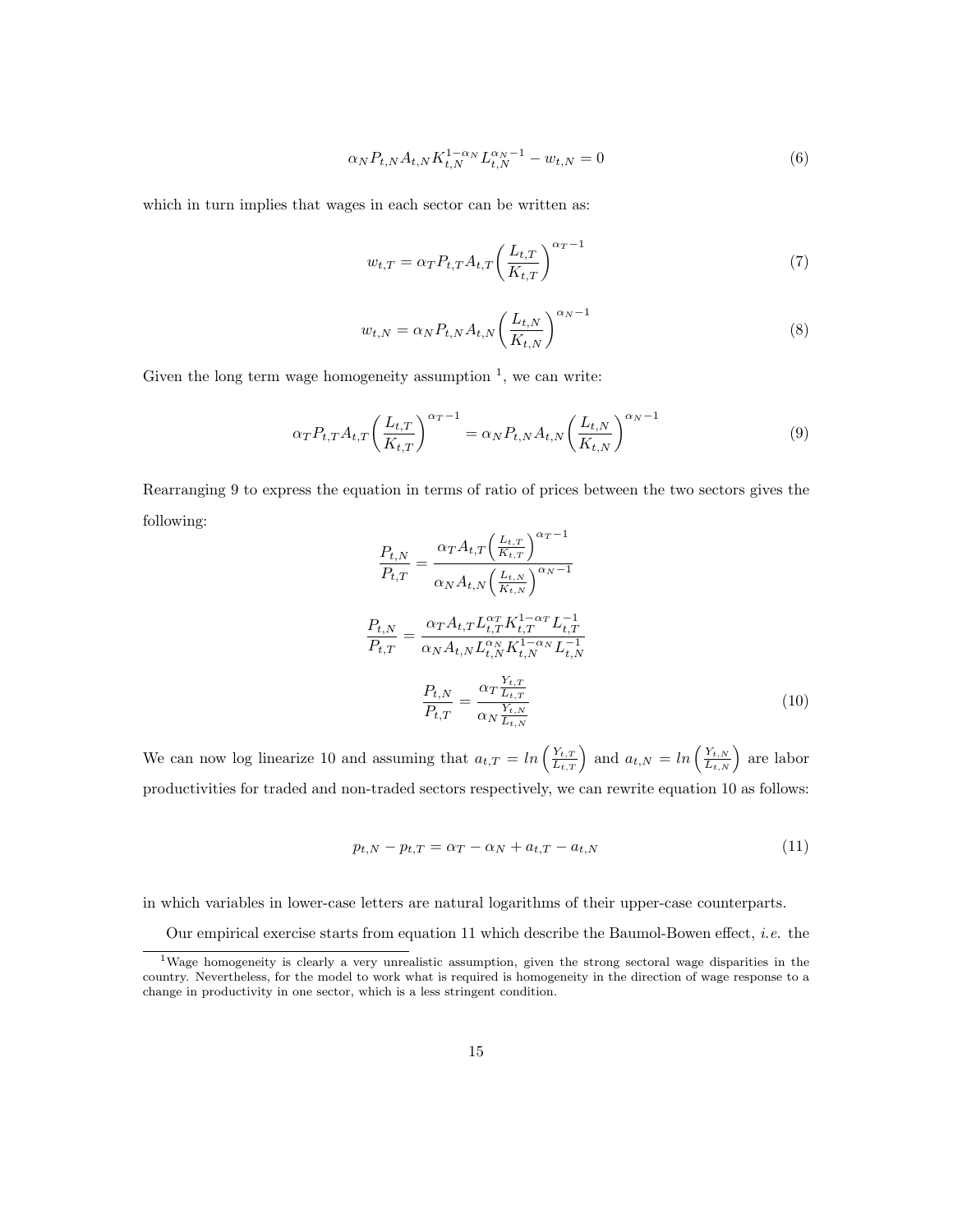sectoral relationship between price differential and productivity differential. We estimate 11 using South African sectoral data. In particular, we assume that agriculture, mining and manufacturing are typically traded sectors, broadly guided by the observations in Figure 3. The rest are treated as non-traded sectors as listed in Table (2).

| Tradable sector | Non-tradable sector                       |
|-----------------|-------------------------------------------|
| Agriculture     | Electricity, gas and water                |
| Mining          | Construction                              |
| Manufacturing   | Trade, catering and accommodation ser-    |
|                 | vices                                     |
|                 | Transport, storage and communication      |
|                 | Finance, insurance, real estate and busi- |
|                 | ness services                             |
|                 | Community, social and personal services   |
|                 | sectors                                   |

Table 2: Traded and non-traded sectors classification

Prices are defined as indices of output prices. labor productivity on the other hand is calculated as the ratio of total output (which also includes intermediary output) to total employment per sector. Our data covers the period 1993 to 2017 and were collected from Quantec Research.

As a baseline scenario we begin by conducting a fixed effects estimation of equation (11). The results are reported in Table (3)

The results are broadly in line with expectations. We find a positive relationship between sectoral price differential and the difference in productivity between traded and non-traded sectors. In particular, it confirms the intuition that an increase in productivity in non-traded sectors reduces prices of the non-traded relative to traded sectors, thus devaluing the country real exchange rate.

The baseline specification in Table (3) can be improved statistically by taking into consideration the data generating process in the panel, which shows indication of non stationarity in the series. We therefore use the Pool Mean Estimator of Pesaran et al. (1999) to re-estimate the relationship in equation (11) while considering both the long run relationship and the adjustment dynamics. The results are summarized in Table (4).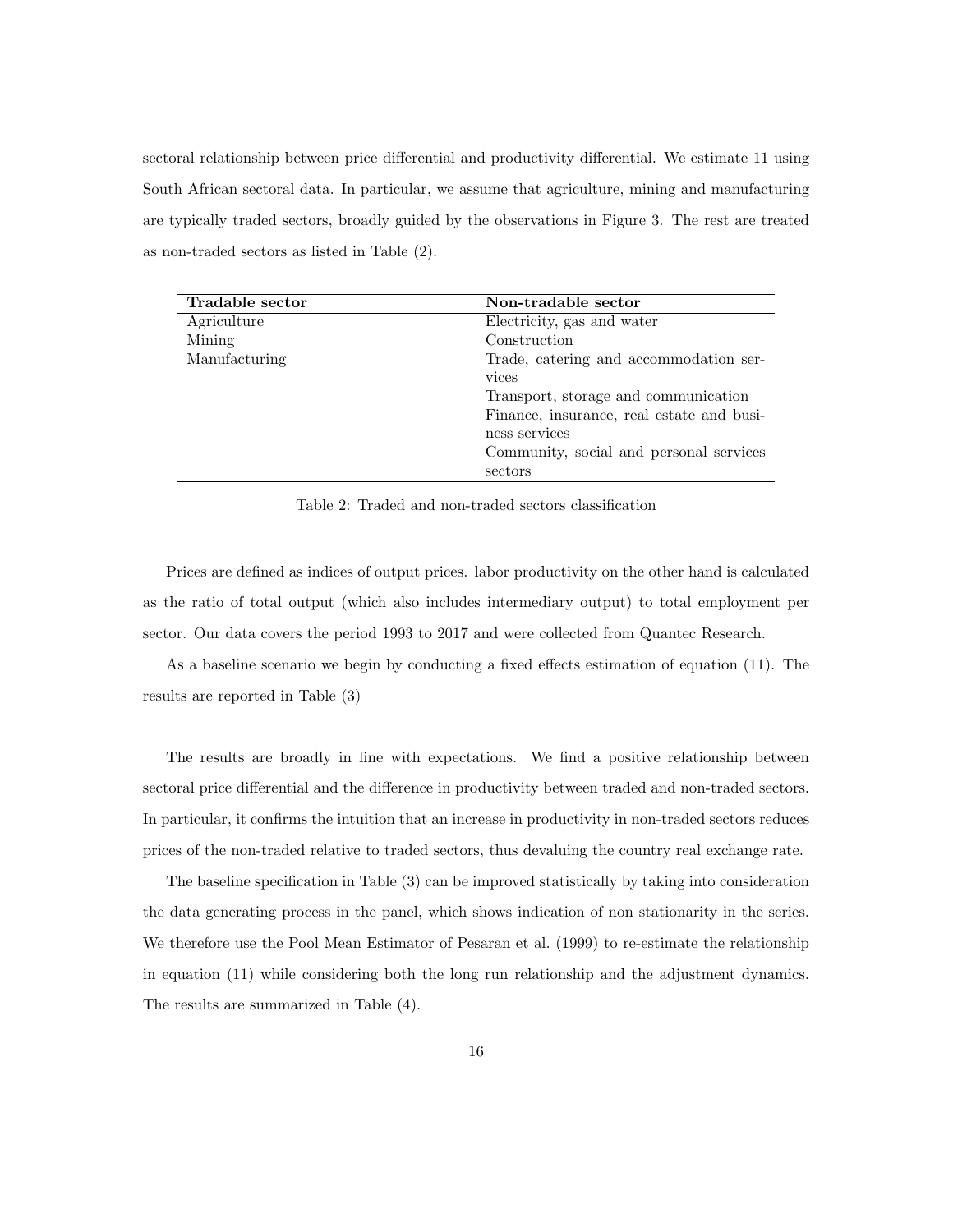|                         | (1)                   | (2)                       | (3)                      |
|-------------------------|-----------------------|---------------------------|--------------------------|
|                         | Agriculture           | Manufacturing             | Mining                   |
|                         | $p_{t,N}-p_{t,Agr}$   | $p_{t,N}-p_{t,Man}$       | $p_{t,N}-p_{t,Min}$      |
| $a_{t, Agr} - a_{t, N}$ | $0.268***$<br>(11.36) |                           |                          |
| $a_{t,Man} - a_{t,N}$   |                       | $0.445***$<br>(8.64)      |                          |
| $a_{t,Min} - a_{t,N}$   |                       |                           | $1.463***$<br>(14.87)    |
| Constant                | $0.134***$<br>(8.82)  | $-0.161***$<br>$(-10.23)$ | $-0.257***$<br>$(-9.35)$ |
| N                       | 150                   | 150                       | 150                      |

 $\boldsymbol{t}$  statistics in parentheses

\*  $p < 0.05$ , \*\*  $p < 0.01$ , \*\*\*  $p < 0.001$ 

#### Table 3: Fixed Effect Estimates

The statistical analysis confirms the presence of a Baumol-Bowen effect for all traded sectors, with robust long run coefficients in line with the baseline regression in table 3 and a strong short adjustment mechanism for agriculture and manufacturing. The price effect of productivity differential is particularly strong in the case of mining which is also the sector with the highest proportion of exported output, between 70% and 80% of mined value. This suggests that the relationship between sectoral productivity and relative prices at the basis of the Balassa-Samuelson effect is particularly evident for the sector that is more clearly a traded sector and a price taker in the international market. The strong relationship between productivity differential and price differential in mining is obtained by excluding from the panel the electricity sector which is an important input in the mining industry. The electricity sector in South Africa is a public monopoly with price controls; it has had exponential increases in prices in a short period to cover large infrastructure expenditure and debt servicing, but which were not justified by a change in productivity, thus distorting the underlying relationship.

For the manufacturing and agriculture sector, the relationship between the productivity differential and price differential is less pronounced quantitatively, probably reflecting the imperfect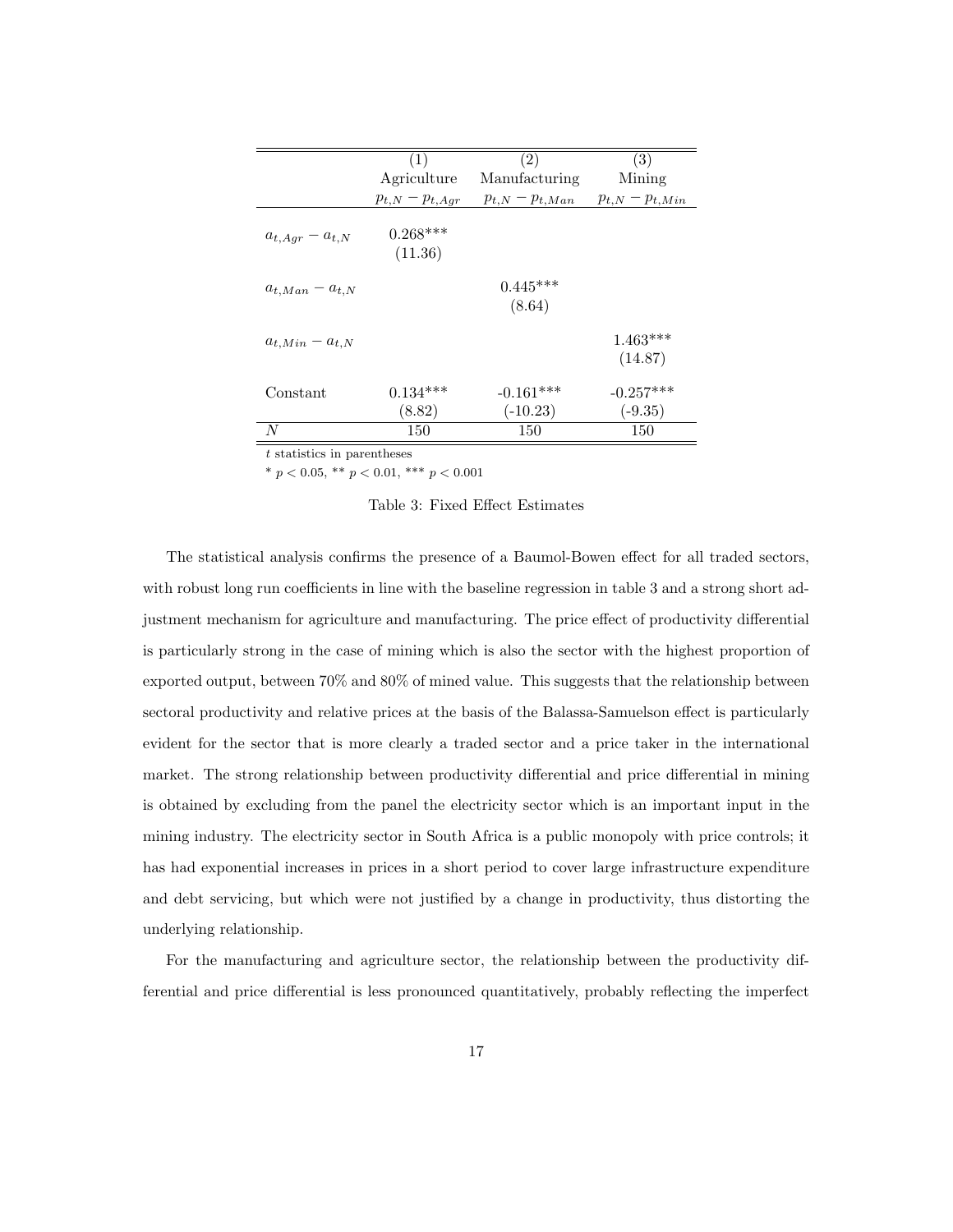|                        | (1)                  | $\bar{2})$          | (3)                  |
|------------------------|----------------------|---------------------|----------------------|
|                        | Agriculture          | Manufacturing       | Mining               |
|                        | $p_{t,N}-p_{t,Agr}$  | $p_{t,N}-p_{t,Man}$ | $p_{t,N}-p_{t,Min}$  |
| Long Run               |                      |                     |                      |
| $a_{Agr} - a_N$        | $0.180***$<br>(8.17) |                     |                      |
| $a_{Man} - a_N$        |                      | $0.119**$<br>(2.83) |                      |
| $a_{Min} - a_N$        |                      |                     | $1.162***$<br>(3.45) |
| Short Run              |                      |                     |                      |
| Error Correction       | $-0.489***$          | $-0.403***$         | $-0.0986$ ***        |
|                        | $(-7.01)$            | $(-6.28)$           | $(-4.45)$            |
| $\Delta a_{Aar} - a_N$ | $0.115***$<br>(4.86) |                     |                      |
| $\Delta a_{Man} - a_N$ |                      | 0.0763<br>(0.71)    |                      |
| $\Delta a_{Min} - a_N$ |                      |                     | $0.399*$<br>(2.39)   |
| Constant               | $0.0294**$           | $-0.0274*$          | $-0.0553*$           |
|                        | (2.70)               | $(-2.38)$           | $(-2.30)$            |
| N                      | 120                  | 120                 | 120                  |

 $\boldsymbol{t}$  statistics in parentheses

\*  $p < 0.05$ , \*\*  $p < 0.01$ , \*\*\*  $p < 0.001$ 

Table 4: Pool Mean Regression Estimation

classification of these two sectors as traded sectors. In the manufacturing sector, there is evidence of a long-term relationship, evidence of adjustment dynamics but an insignificant short term relationship. Although the short-run coefficient estimate is of the expected sign, it remains statistically insignificant, independently of the specification. In the long run we find a significant but relatively weaker than in agriculture. In particular, an increase of 1 percentage point in the difference between traded and manufacturing sector labor productivity raises the price differential between non-traded and manufacturing sector by 0.11 percentage point in the long run. For comparison, Konopczak and Torój (2010) using manufacturing sector as traded sector and similar non-traded sectors for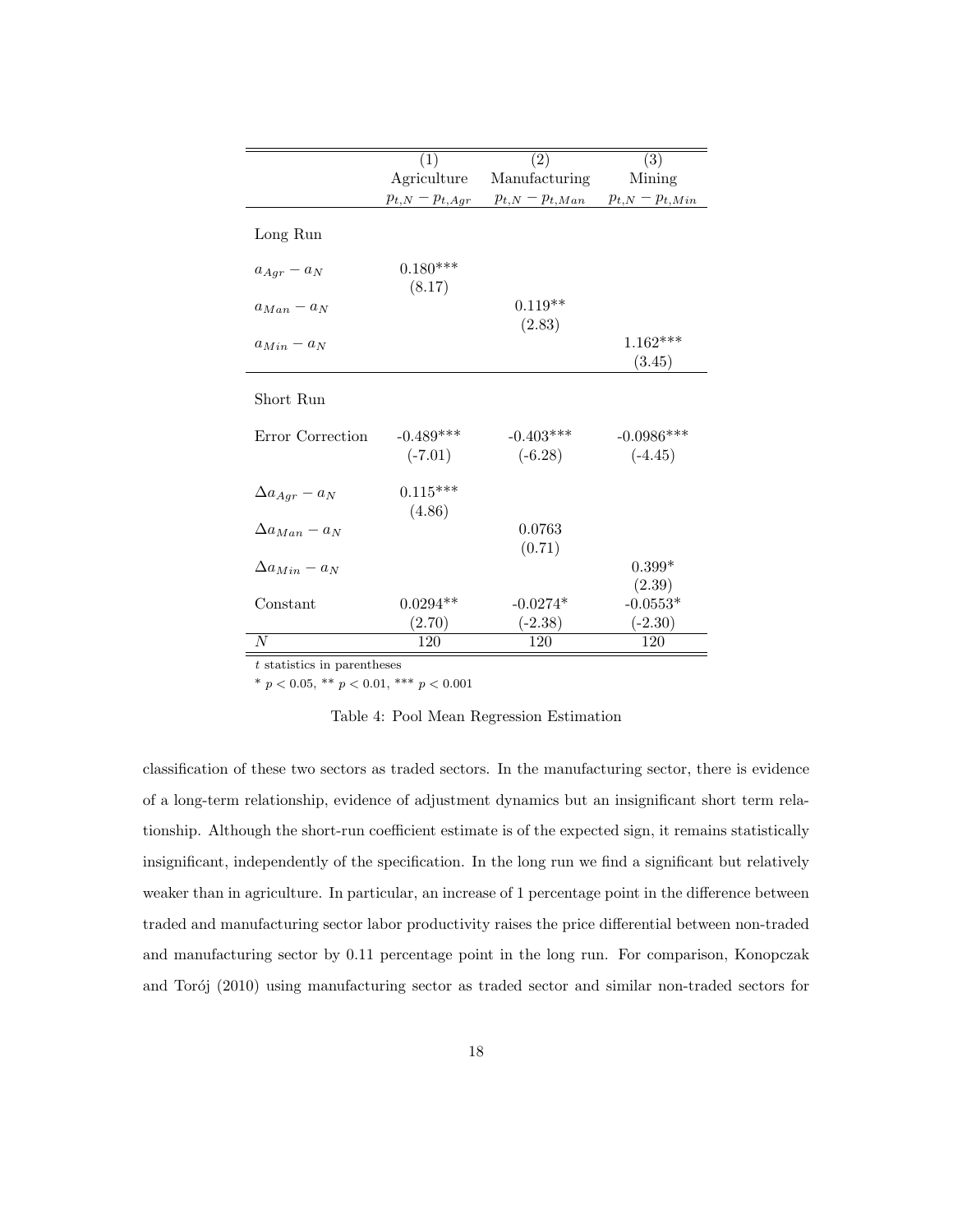Poland, find a coefficient of 0.2 using a Fully Modified Ordinary Least Square (FMLOS) and 0.19 using a Dynamic Ordinary Least Square (DOLS).

The finance sector has a particular place in the debate about South Africa economic transformation (Rodrik (2008), Fedderke (2014)). Its size is disproportionate relative to the size of the economy and it has experienced a significant wave of innovation and integration in the international capital markets after 1994. It is therefore instructive to isolate the effect of increasing productivity of the financial sector on the relative prices. The results are displayed in Table (5).

|                            | (1)                  | (2)                      | (3)                      |
|----------------------------|----------------------|--------------------------|--------------------------|
|                            | Agriculture          | Manufacturing            | Mining                   |
|                            | $p_{t,N}-p_{t,Agr}$  | $p_{t,N}-p_{t,Man}$      | $p_{t,N}-p_{t,Min}$      |
| $\Delta a_{Agr} - a_{Fin}$ | $0.177***$<br>(3.81) |                          |                          |
| $\Delta a_{Man} - a_{Fin}$ |                      | $0.426***$<br>(5.26)     |                          |
| $\Delta a_{Min} - a_{Fin}$ |                      |                          | $1.560***$<br>(10.03)    |
| Constant                   | $0.0675*$<br>(2.40)  | $-0.175***$<br>$(-6.40)$ | $-0.343***$<br>$(-6.97)$ |
| N                          | 25                   | 25                       | 25                       |

 $\boldsymbol{t}$  statistics in parentheses

\*  $p < 0.05$ , \*\*  $p < 0.01$ , \*\*\*  $p < 0.001$ 

Table 5: Sectoral Effect of Finance Productivity

The results are qualitatively in line with the general results, but the effects are quantitatively much larger for manufacturing and mining. For manufacturing, an increase in the difference in productivity of 1 % will increase the price differential between manufacturing and finance by almost half of a per cent. For mining, the change in relative prices is even stronger, with the change in productivity differential increasing the price differential by more than one to one.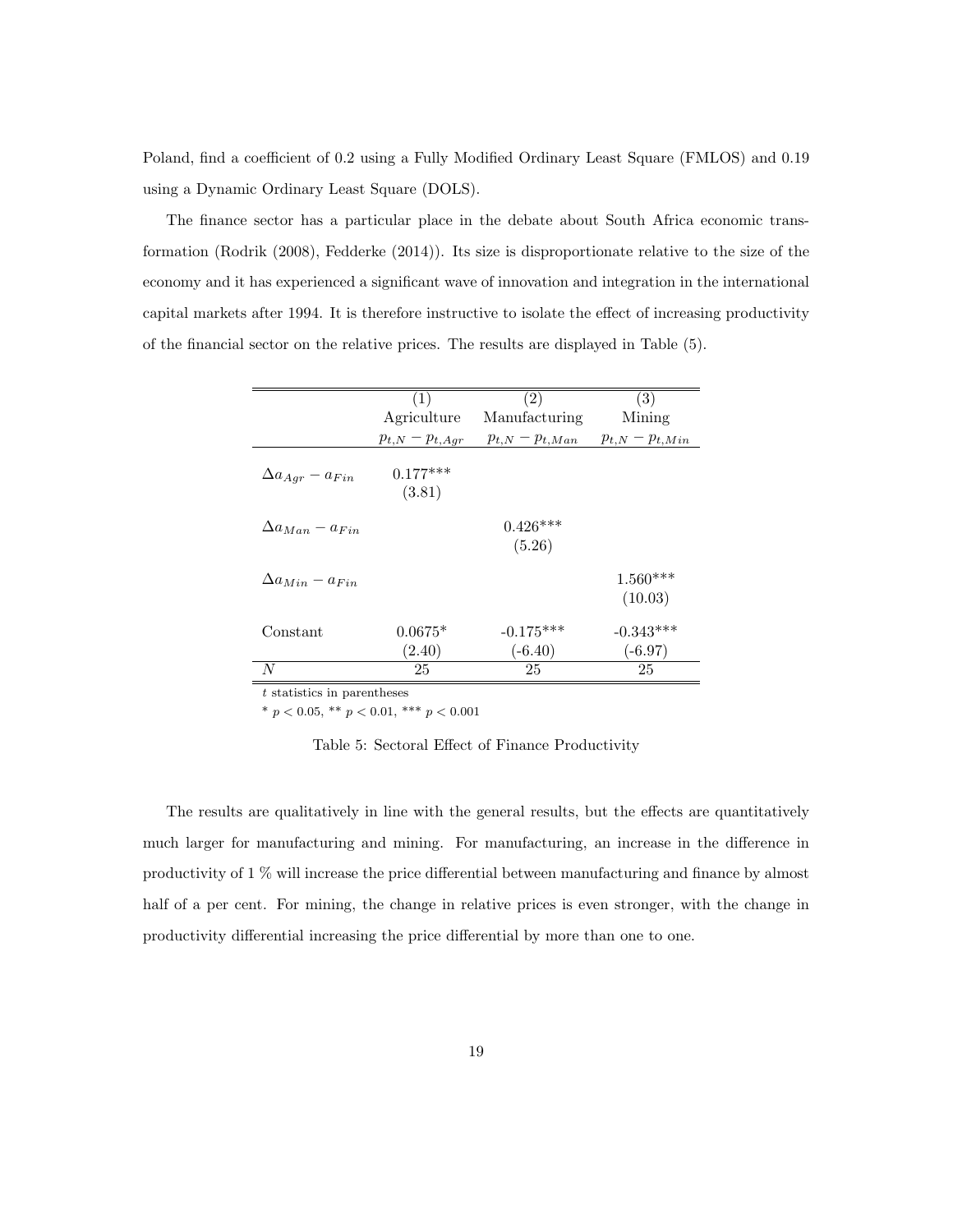#### 4 Real Exchange Rate and Inequality

The relationship between differences in productivity and difference in prices illustrated above can have strong distributional consequences in a very unequal society, where consumption baskets a very heterogeneous across income groups. Inequality is the defining characteristic of the South African economy. Whatever measure of inequality is used, South Africa comes always at the top of any inequality index, which is a reflection of both its history and of the structural changes after the end of apartheid.

Although South Africa's real exchange rate is in line with comparable countries, the economy is considered expensive for the majority of the population. This is often the main explanation for strong downward rigidity of wages even in the presence of an extraordinarily high unemployment rate. The affordability of the South African economy, defined as the ability of the majority of the population to access goods and services, given the prevalent income, is a combination of relative price distribution and the level of income inequality. The South African economy is very unequal and the dynamic of productivity, as will be illustrated in the next sections, increases the burden on the poorest part of the population, who are more dependent on good produced in the less productive part of the economy.

Following Leibbrandt et al. (2016), we investigate the expenditure categories that have promoted a gap between the inflation rates of poor and non-poor households. The methodology is explained in detail in the appendix. Focusing on the period 2009-2017 and using the 2014/2015 Living Conditions of Households in South Africa, we assess price changes from the CPI basket of goods and services to which poor households were overexposed. These are typically items from the CPI basket for which inflation rates for poor households exceeded those of richer households during the period considered. Our results are consistent with the findings of Leibbrandt et al. (2016) while using a different dataset and a different and more recent time period, demonstrating that this evidence is a constant distributional issues over the last 20 years. Figure 8 plots the average annual percentage change in price relative to the ratio of weights of the bottom 4 deciles relative to the top 6 deciles. The horizontal line in the graph is the average inflation rate during the period considered, while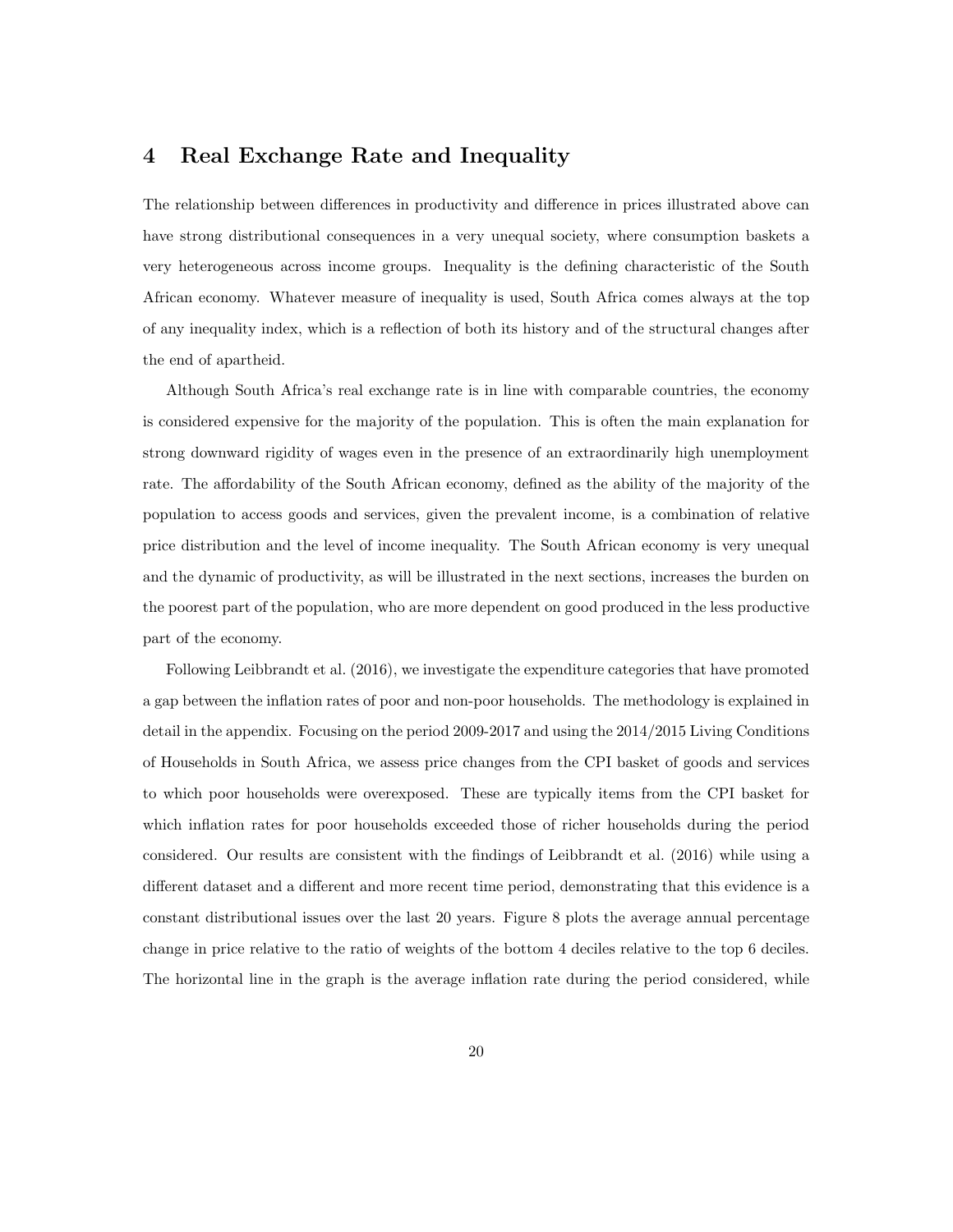the vertical line separates categories in which poor households are under-exposed (left of the line) from categories where they are over-exposed (right of the line).



Figure 8: Poor households exposure to high-inflation expenditure categories, 2009-2017 (Source: Authors' calculations, Living Conditions of Households in South Africa 2014-2015 - StatSA

A couple of points are worth highlighting from Figure (8). Expenditure categories with high relative weights that witnessed-above inflation increases during 2009-2017 are for the most part food categories. These items are responsible for the widening gap between poor and non poor households, given that they constitute the largest part of spending by poor households. The highest rate of price increase, though, is in electricity (a non-traded sector in our analysis) which saw an average increase of 13.2 % between 2009 and 2017. The importance of electricity in the consumption basket of poor households makes the resolution of the sector crisis an important goal for growth and also distributional reasons.

The analysis also shows items in expenditure categories for poorer households in which the increase in prices has been below or around average inflation but that carry relatively high expenditure weights. These items include clothing, footwear, postal services, cold beverages and transport services. Postal services prices, for example, remained virtually unchanged during the time period in consideration while transport services saw an average price increase in line with overall average inflation. Other items that have seen above average inflation but that are more important in the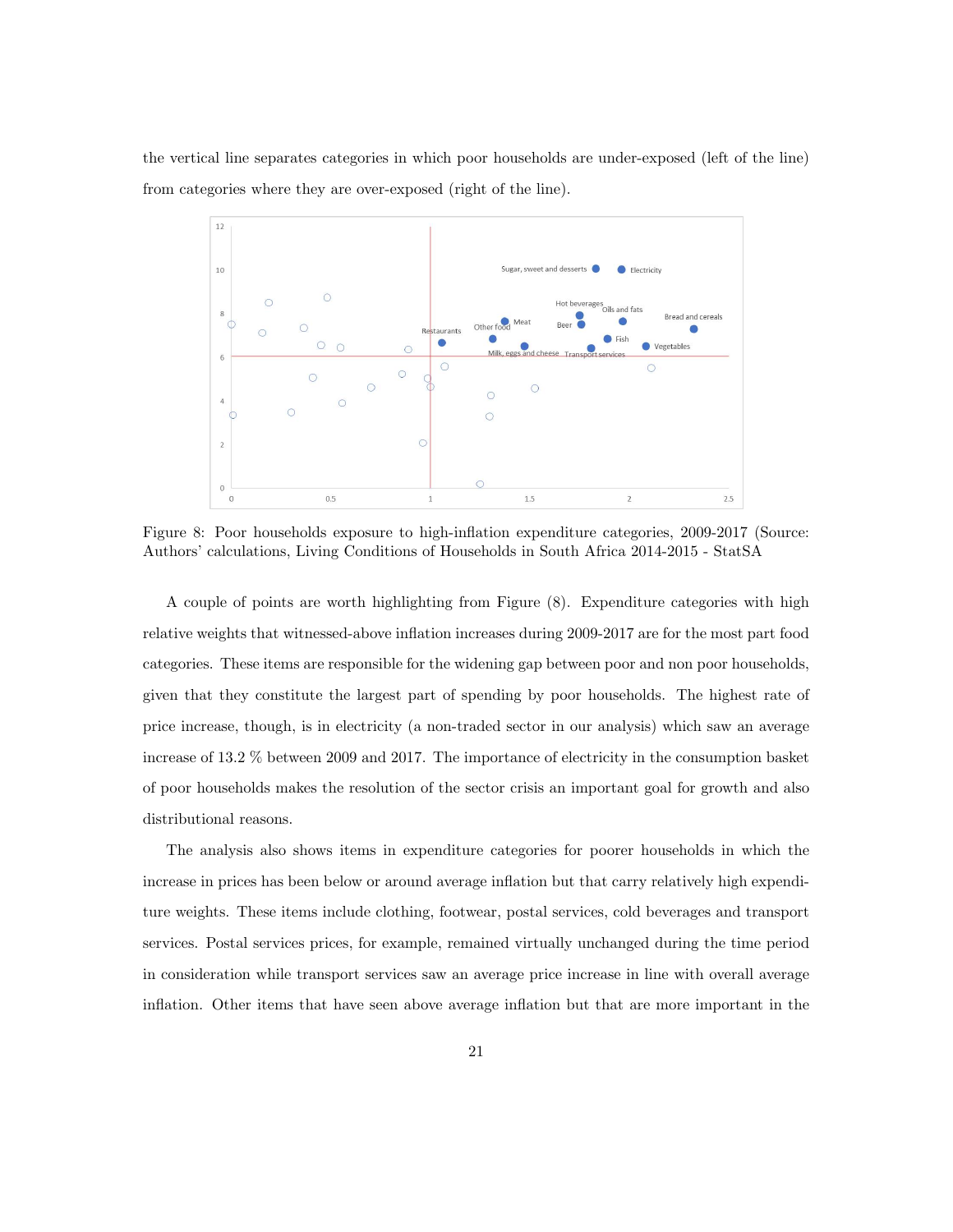consumption basket of upper income households (in the left-high quadrant of figure 8) are water, primary and secondary education and to a lesser extent, medical services.

These findings are in line with Leibbrandt et al. (2016) which further emphasizes that the living conditions of poor households have not significantly improved, given that our study focuses on a more recent sample period. Furthermore, this analysis shows that while the South African economy is relatively cheap, the cost of goods and services used by the poorest part of the population is relatively high and is increasing. This difference is made more dramatic if we consider the highly skewed distribution of income and the very low level of participation in the labor market.

The final characteristic of the South African economy that needs to be considered is the very high skill premium driven by the skill intensity of the public sector and part of the service sector, in particular finance. Because of the skill intensity in the service sector, and the relatively closed nature of the traded sector, the productivity in the service sector is growing faster than the productivity in the traded sector.

If this is the case, this would reduce the prices of services relative to the prices of goods by increasing wages in the traded sectors by more than the sector increase in productivity. This would not only reinforce the depreciation of the real exchange rate, but also it would penalize households with a consumption basket with a higher content of traded goods.

#### 5 Conclusion

The paper has discussed the role of sectoral productivity differential in explaining internal price dynamics and external real exchange rate evaluation. The increased productivity differential between non-traded and traded sectors in favor of the non-traded sector reinforces inequalities in the country, increases wage differentials between skilled and unskilled workers and moves resources away from low-skilled manufacturing jobs towards high-skilled service jobs.

Therefore, achieving inclusive growth in South Africa requires an increase in productivity and wages in the traded sectors. Bringing down barriers to entry, integrating South African firms into regional and international value chains, and promoting competition among firms to boost their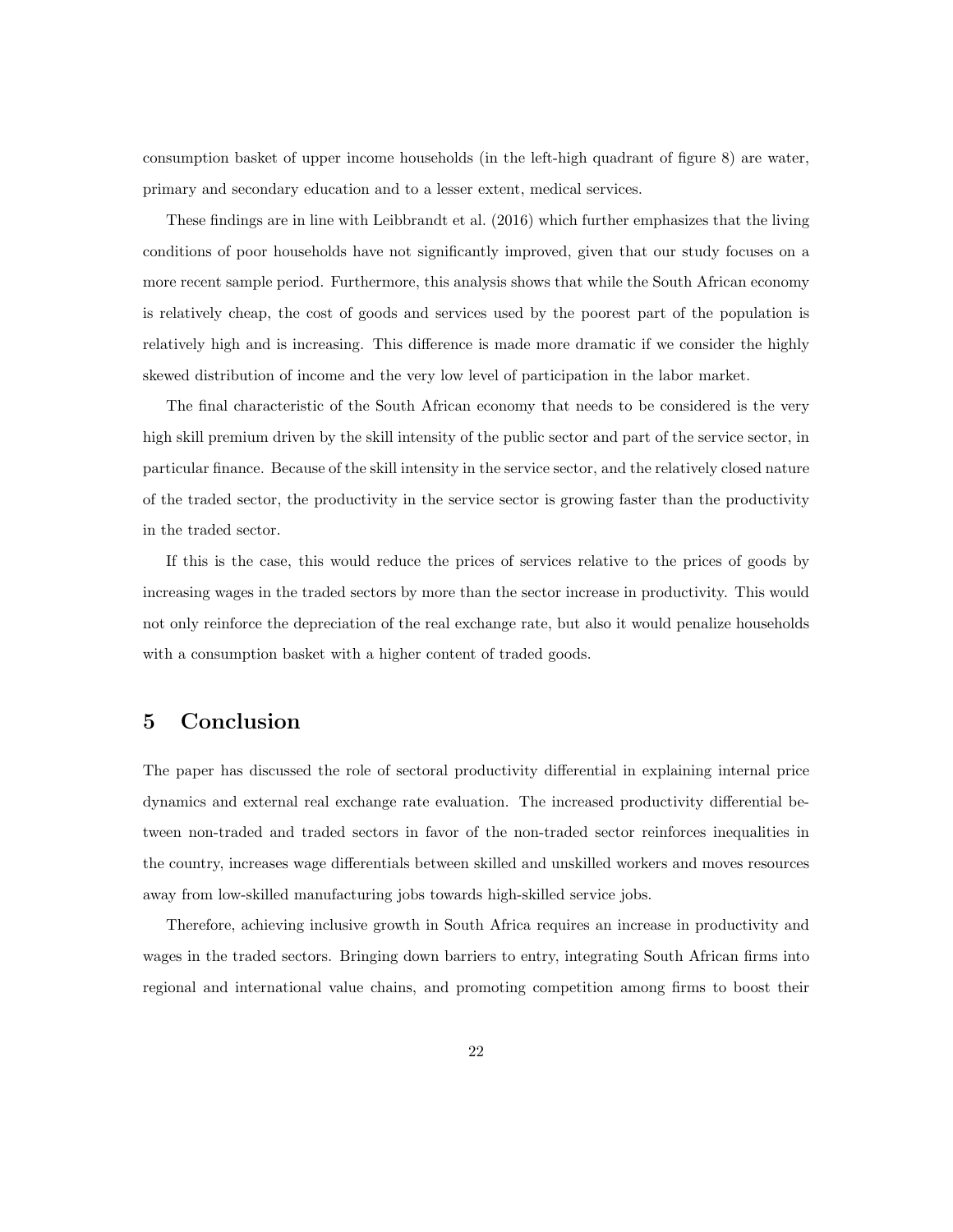competitiveness are likely to reach that goal. Additionally, the South African labor market displays a significant shortage of skilled workers. Addressing this issue will essentially boost productivity dynamics across sectors while at the same time reducing the skill premium and rebalancing the distribution of skills across sectors.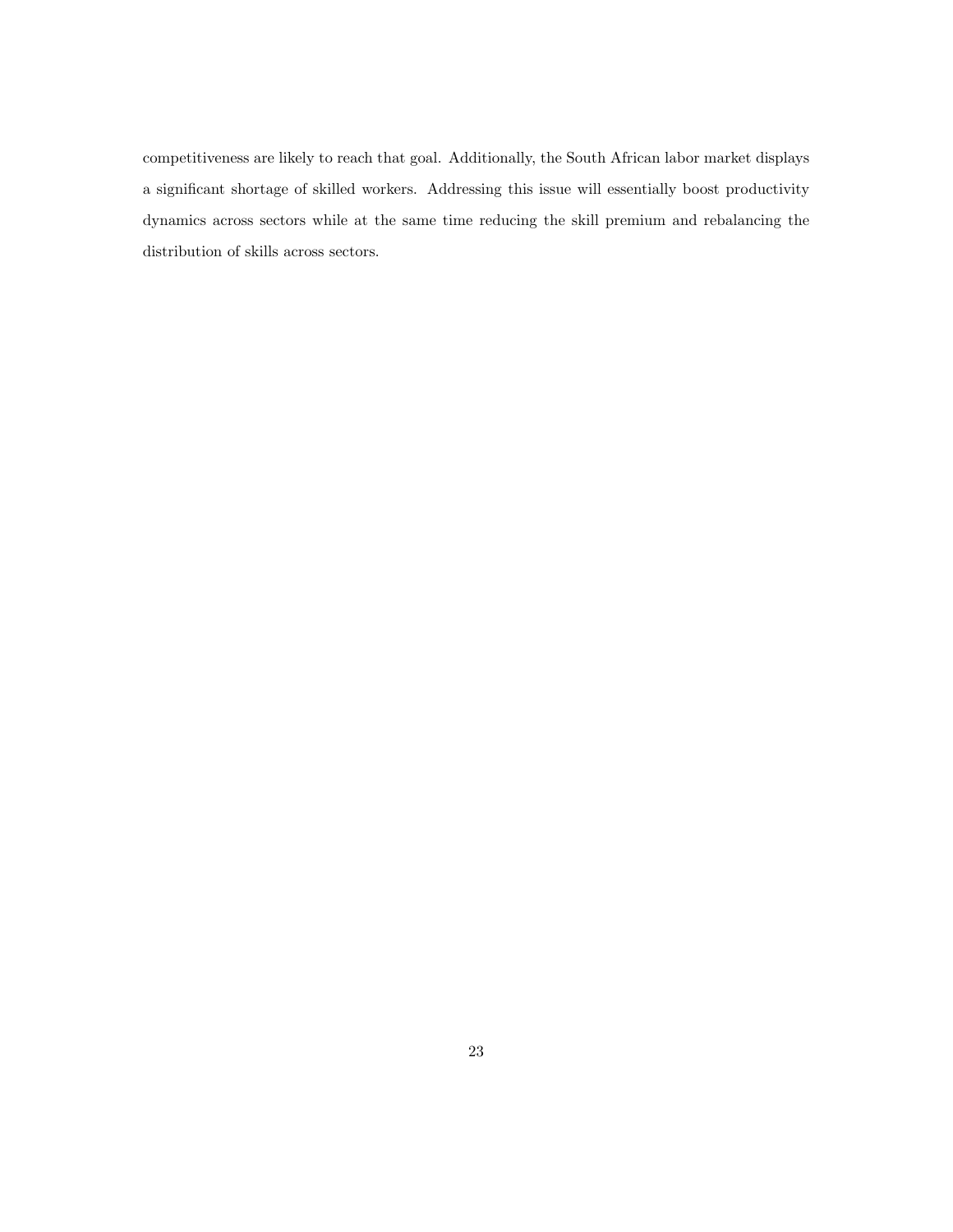#### References

- Balassa, B. (1964). The purchasing-power parity doctrine: a reappraisal. Journal of political Economy  $72(6)$ , 584-596.
- Baumol, W. J. and W. G. Bowen (1965). On the performing arts: the anatomy of their economic problems. The American economic review  $55(1/2)$ , 495–502.
- Bordo, M. D., E. U. Choudhri, G. Fazio, and R. MacDonald (2017). The real exchange rate in the long run: Balassa-samuelson effects reconsidered. Journal of International Money and Finance 75, 69–92.
- Celiku, E. and R. Hoxholli (2009). An Estimation of Balassa-Samuelson Effect in Albania. Bank of Albania.
- Cravino, J. and S. Haltenhof (2017). Real exchange rates, income per capita, and sectoral input shares. Review of Economics and Statistics (0).
- Edwards, L., M. Sanfilippo, and A. Sundaram (2018). Importing and firm export performance: new evidence from south africa. South African Journal of Economics 86, 79–95.
- Fedderke, J., N. Obikili, and N. Viegi (2018). Markups and concentration in south african manufacturing sectors: an analysis with administrative data. South African Journal of Economics 86, 120–140.
- Fedderke, J. W. (2014). Exploring unbalanced growth in south africa: Understanding the sectoral structure of the south african economy. South African Reserve Bank Working Paper Series, WP/14/07, October .
- Ghironi, F. and M. J. Melitz (2005). International trade and macroeconomic dynamics with heterogeneous firms. The Quarterly Journal of Economics 120(3), 865-915.
- Inklaar, R. and M. P. Timmer (2014). The relative price of services. Review of Income and Wealth  $60(4)$ , 727-746.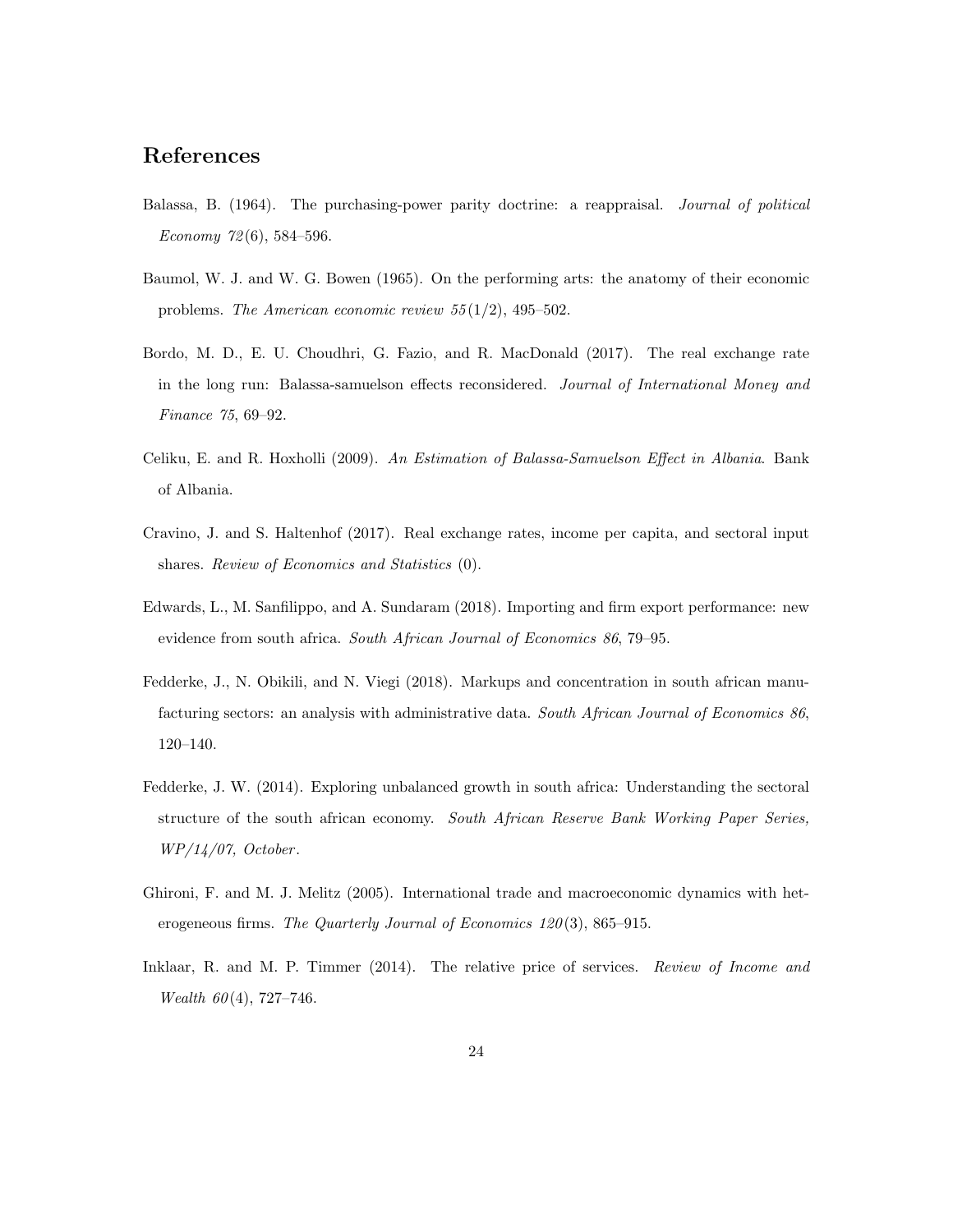- Konopczak, K. and A. Torój (2010). Estimating the baumol-bowen and balassa-samuelson effects in the polish economy–a disaggregated approach. Central European Journal of Economic Modelling and Econometrics.
- Leibbrandt, M., A. Finn, and M. Oosthuizen (2016). Poverty, inequality, and prices in postapartheid south africa. Growth and Poverty in Sub-Saharan Africa, ed. by C. Arndt, A. McKkay, and F. Tarp, 393–420.
- Melitz, M. (2003). The impact of trade on aggregate industry productivity and intra-industry reallocations. Econometrica 71 (6), 1695–1725.
- Nguyen, H. (2018). Real exchange rate misalignments in south africa. Working paper, World Bank.
- Pesaran, M. H., Y. Shin, and R. P. Smith (1999). Pooled mean group estimation of dynamic heterogeneous panels. Journal of the American Statistical Association 94 (446), 621–634.
- Rodrik, D. (2008). Understanding south africa's economic puzzles. *Economics of Transition 16*(4), 769–797.
- Samuelson, P. A. (1964). Theoretical notes on trade problems. The Review of Economics and Statistics, 145–154.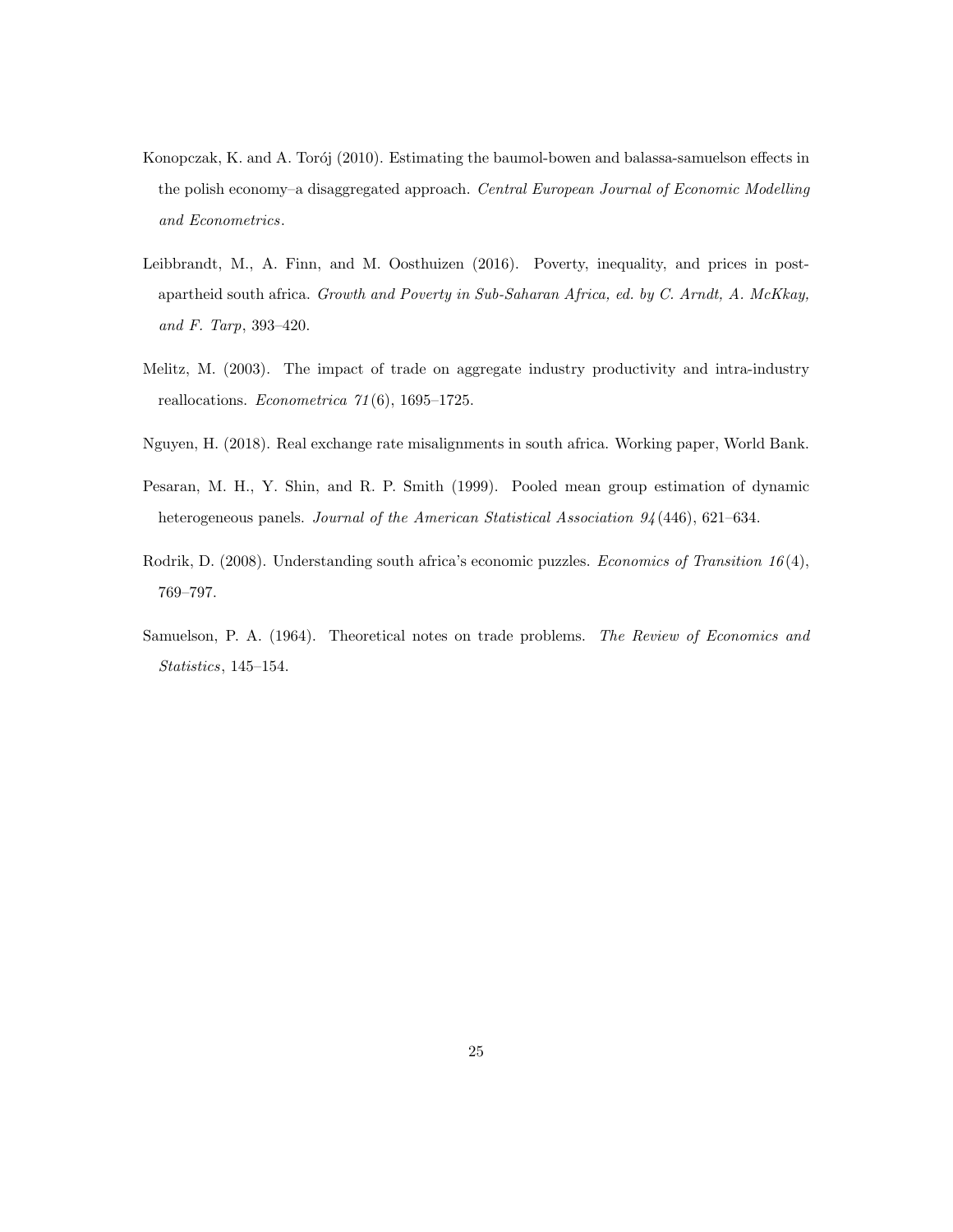#### Appendix: Poor households' exposure to high inflation

The appendix details the methodology used to plot figure (8), which captures poor households' exposure to high inflation expenditure categories from 2009 to 2017. First, we obtain data on the share of expenditures by deciles for some items in the CPI baskets from the 2014-2015 Living Conditions of Households in South Africa (36 items in total), and their corresponding weights in the CPI. The Living Conditions of Households is an analysis of household expenditure and income data that provides relevant information on household consumption expenditure patterns, which is important to update the CPI basket of goods and services and assess poverty levels and patterns.

The share of expenditure by deciles is then applied on CPI weights for each item to calculate CPI weights by expenditure deciles using the following formula:

$$
w_{i,j} = w_i \frac{s_{i,j}}{S_i}
$$

where  $w_{i,j}$  is the CPI weight of item i for decile j,  $w_i$  is the CPI weight of item i,  $s_{i,j}$  is the share of expenditure on item i for individuals in decile j, and  $S_i$ , is the total share of expenditure on item i. We then calculate the average of CPI weights by expenditure deciles for the bottom 4 deciles and that of the top 6 deciles for each item. The ratio of the two gives the horizontal axis in figure (9). For the vertical axis, we calculate the annual inflation rate for each item. The average ratio of the bottom 4 deciles to the top 60 deciles gives the vertical line in the graph separating categories in which poor households are under-exposed to price changes (left of the line) from categories where they are over-exposed (right of the line). The horizontal line on the other hand is the average inflation during the period 2009-2017.

In the paper we report only the results for headline CPI. The results for total country CPI are in figure (9), which covers the same period.